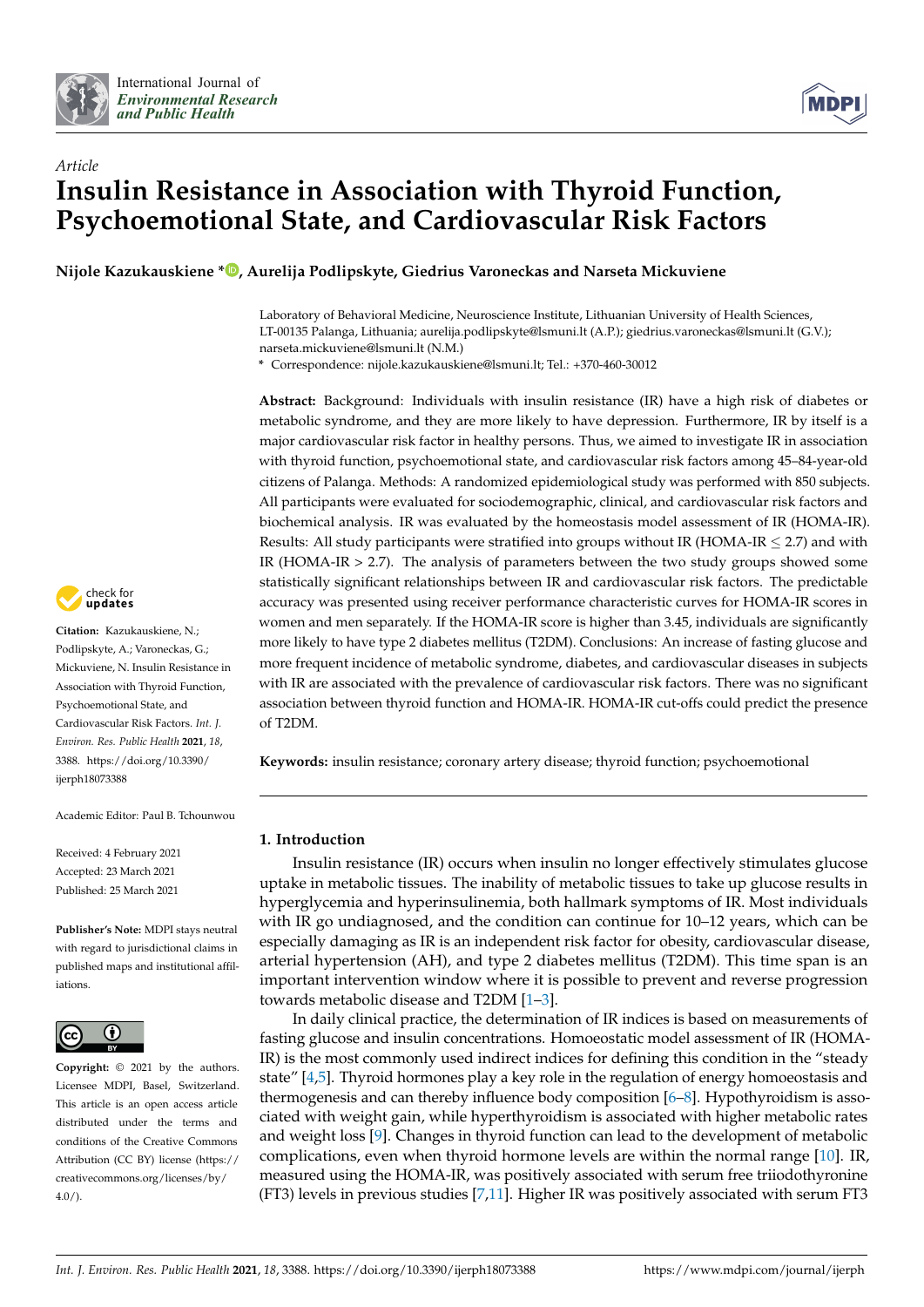levels and inversely associated with serum thyroid stimulating hormone (TSH) levels in euthyroid subjects with normal thyroid ultrasound findings [\[12\]](#page-11-8). However, there were no significant associations between HOMA-IR and serum free tetraiodothyronine (FT4) or TSH levels in other studies [\[7\]](#page-11-6).

The etiology of metabolic disorders is complex and multifactorial. The key causes are obesity, physical inactivity, sedentary lifestyle, and aging population. Recently, the role of psychological disorders on metabolic parameters is being increasingly recognized [\[13\]](#page-11-9). So far, a correlation between IR and depression has been documented in several studies. A study by Adriaanse et al. (2006) [\[14\]](#page-11-10) consisting of 541 participants (55–75 years old) showed that IR was weakly associated with depressive symptoms. According to the Pittsburgh Healthy Heart Project, evaluating the somatic–vegetative symptoms of depression using the Beck Depression Inventory-II can predict increases in IR over time in middle-aged to elderly respondents [\[15\]](#page-11-11).

IR occurs as part of a cluster of cardiovascular–metabolic abnormalities. Given the seriousness of the cardiovascular disease (CVD) data, there is an increasing burden of diabetes. In 2010, its global prevalence was estimated to be 6.4%. The incidence of diabetes among adults will rise between 2010 and 2030, as indicated by the 73% increase in the number of adults with diabetes in developing countries, compared to the 20% increase in developed countries [\[16\]](#page-11-12). In this light, IR is a crucial mechanism. It can be defined as a low biological response to normal insulin concentrations. According to this definition, it may relate to many biological actions of insulin in different tissues of the body. In clinical practice, IR usually refers to a state in which a given concentration of insulin is associated with a poor glucose response [\[17\]](#page-11-13). The primary cause of metabolic syndrome is IR [\[3\]](#page-10-1), which in turn reflects a real variety of risk factors, closely linked to each other. Depending on the genetic history of the person developing IR, this cluster of anomalies may contribute to the accelerated development of atherosclerosis, arterial hypertension, or polycystic ovarian syndrome [\[18,](#page-11-14)[19\]](#page-11-15).

Therefore, we asked the following research questions: (1) Are greater concentrations of thyroid hormones associated with IR in the total sample; (2) is a higher level of depression symptoms associated with IR in the total sample; and (3) do these associations differ between HOMA-IR? We tested these hypotheses using cross-sectional data from a randomized epidemiological study.

The aim of the study was to investigate insulin resistance in association with thyroid function, psychoemotional state, and cardiovascular risk factors among 45–84-year-old citizens of Palanga.

## **2. Materials and Methods**

# *2.1. Study Participants*

Data were available from a randomized epidemiological study performed in 2013. An independent random sample of 850 citizens of Palanga aged 45–84 years was drawn from the National Population Register. The potential respondents were contacted by phone. The research was accepted by the Lithuanian Bioethics Committee (protocol code: No. BE-2-25). Informed consent was obtained from all participants before the survey. Citizens of Palanga were selected as an object of investigation because they represent a close community with minor migration reflecting the population of the western part of Lithuania. There are no epidemiological data on IR, thyroid function, psychoemotional state, or cardiovascular risk factors in this region of Lithuania.

## *2.2. Study Procedure*

All study participants were evaluated according to socio-demographic characteristics (i.e., age, gender, height, weight, waist circumference, education, marital status, and type of job), behavioral factors, and self-perceived health using a questionnaire. Fasting blood samples were drawn from all participants, and biochemical tests were performed for the glucose, insulin, and thyroid hormone concentrations; total cholesterol; low-density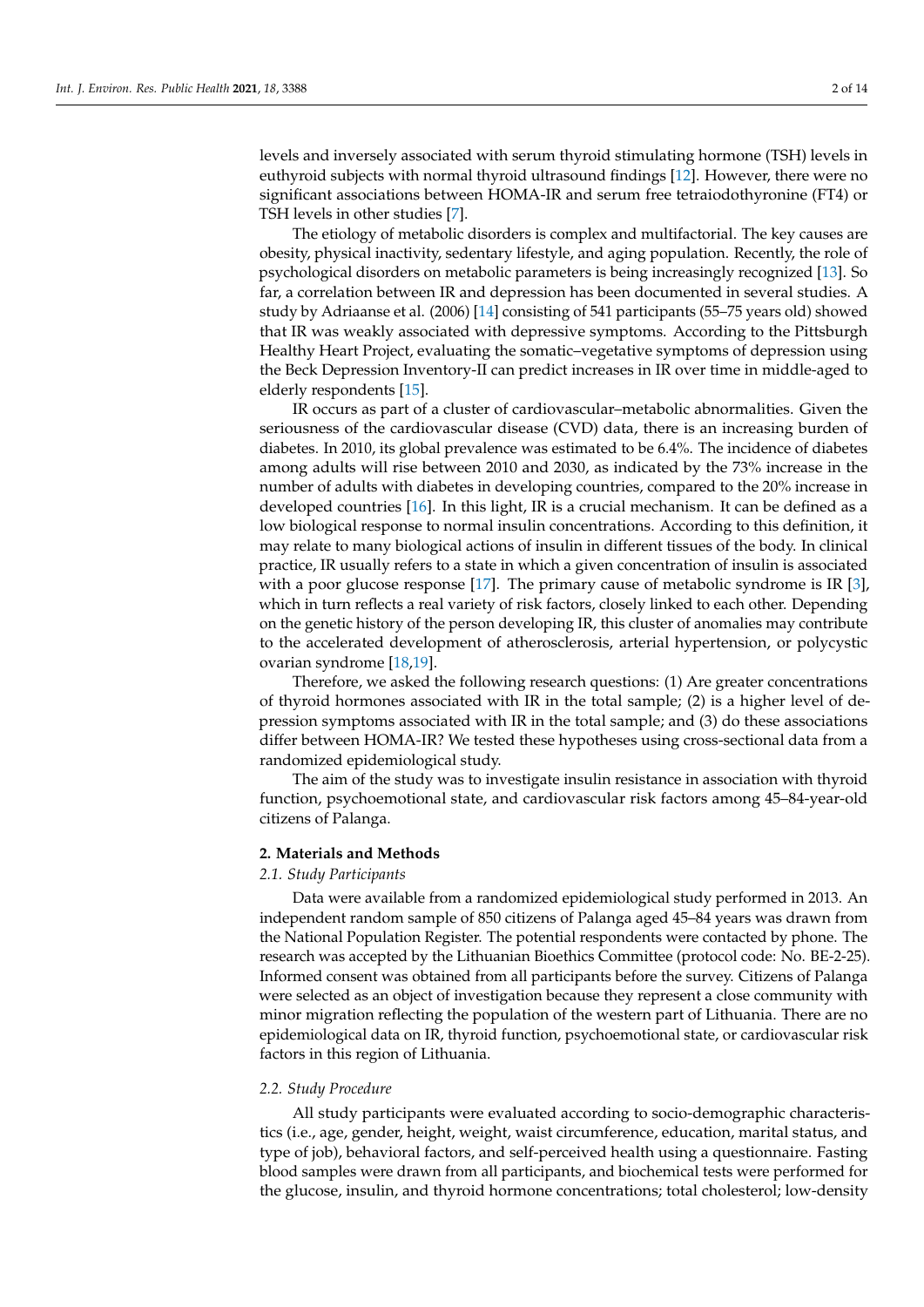lipoprotein (LDL); high-density lipoprotein (HDL); and triglyceride. The psychoemotional state was assessed using the Hospital Anxiety and Depression Scale (HADS) [\[20\]](#page-11-16) and WHO well-being test [\[21\]](#page-11-17), while CVD and cardiovascular condition were assessed by a cardiologist using a convenient examination. CVD form was determined via electrocardiogram (ECG) examination and testing using Rose's questionnaire [\[22\]](#page-11-18). ECG data were evaluated using the Minnesota encoding and interpreting system. Metabolic syndrome (MetS) was defined according to the Adult Treatment Panel III (ATPIII) [\[23\]](#page-11-19) and International Diabetes Federation (IDF) [\[24\]](#page-11-20) criteria. Under the ATPIII criteria, MetS was defined as the presence of three or more of the following risk factors: abdominal obesity (waist circumference  $>102$  cm (men) or  $>88$  cm (women)), triglyceride  $>1.7$  mmol/L (150 mg/dL), HDL-cholesterol <1.03 mmol/L (40 mg/dL) in men or <1.30 mmol/L (50 mg/dL) in women, fasting glucose  $\geq$ 6.1 mmol/L (110 mg/dL), and systolic blood pressure >130 mm Hg or diastolic blood pressure >85 mm Hg. MetS was identified when three or more of the five components mentioned above were present.

Further inquiries regarding original questionnaires employed in the study can be directed to the corresponding author.

#### *2.3. Measures*

# 2.3.1. WHO-5 Well-Being Test

The WHO-5 Well-being Index [\[21\]](#page-11-17) questionnaire contains five questions reflecting the well-being of a person during the last 2 weeks: I feel cheerful and in good spirits; I feel calm and relaxed; I feel active and vigorous; I wake up feeling fresh and rested; my daily life is filled with things that interest me. The raw score is calculated by totaling the figures of the five answers. The raw score ranges from 0 to 25, 0 representing worst possible and 25 representing best possible quality of life. To obtain a standardized percentage score ranging from 0 to 100, the raw score is multiplied by 4. A standardized score of 0 represents worst possible whereas a score of 100 represents best possible quality of life. Cronbach  $\alpha$  = 0.876. Respondents who scored 50 or more were considered to not have depressive mood. For the respondents who score less than 50, depressive mood was identified, and they were ascribed to the group with increased risk of depression.

## 2.3.2. Hospital Anxiety and Depression Scale

The HADS is a self-reported questionnaire with 14 items assessing symptoms of general anxiety (HADS-A) and depression (HADS-D) [\[20\]](#page-11-16). Total scores on the HADS-A and HADS-D range from 0 to 21, with higher scores suggesting stronger general anxiety or depression. Good internal consistency of HADS was observed in our study sample. For the HADS-D, Cronbach  $\alpha$  = 0.752; for the HADS-A, Cronbach  $\alpha$  = 0.854.

# 2.3.3. A Questionnaire on General Data, Behavioral Factors, and Self-Perceived Health

A questionnaire on general data [\[25\]](#page-11-21) was used to collect information about the marital status, education, employment, and income of respondents. The questionnaire on behavioral factors [\[25\]](#page-11-21) contained questions about smoking, alcohol consumption, and physical activity during the last year. The questionnaire on self-perceived health [\[25\]](#page-11-21) contained questions about complaints and diagnosed diseases, medicines used during the last year, frequency of stress events, and visits to any doctor.

## 2.3.4. Objective Investigation

Arterial blood pressure (mmHg) was measured twice using a quicksilver sphygmomanometer on the right hand while a person was sitting, with the precision of 2 mm referring to the methodological recommendations [\[26\]](#page-11-22). The average of the two measurements was used for the analysis. The participants were classified as hypertensive if their systolic blood pressure was  $\geq$ 140 mmHg and/or diastolic arterial blood pressure was  $\geq$ 90 mmHg, or if they received antihypertensive drug treatment in the last two weeks.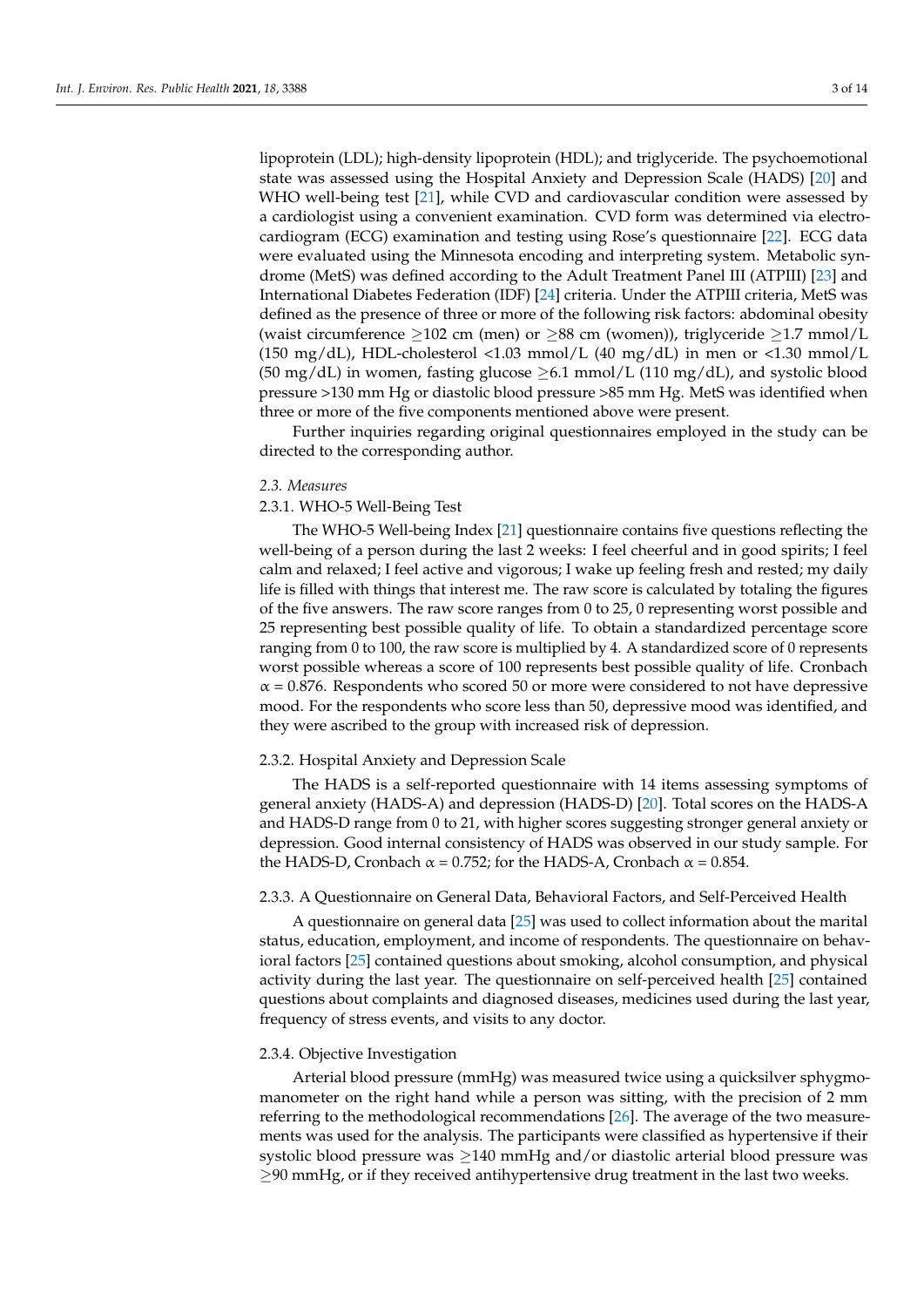# 2.3.5. Weight, Height, and Waist Circumference Measurement

Body height was measured in stockinged feet (without shoes) using a medical height rod. Body weight was measured without shoes using a medical scale. Body mass index (BMI) was calculated according to the formula BMI = body mass (kg)/height<sup>2</sup> (m) using the data from height and weight measurements. Overweight was diagnosed when BMI was 25.0–29.9 kg/m<sup>2</sup>, and obesity was diagnosed when BMI was 30.0 kg/m<sup>2</sup> or more. Waist circumference was measured during the physician examination. Before the weight and height were measured, with participants standing without shoes or heavy outer garments, waist circumference was measured in the erect position at the midpoint between the lowest rib and the superior border of the iliac crest.

## 2.3.6. Rose's Questionnaire

The standard questionnaire developed by Rose for the measurement of chest pain on exertion consists of eight test-type questions with possible answers [\[22\]](#page-11-18). The Rose chest pain questionnaire is recommended as a measure of the prevalence of ischemic cardiac symptoms. The questionnaire measures symptoms, rather than the presence of disease, and their validity as measures of disease in the population under study. Based on the answers, the patients were classified as (1) without angina; (2) having definite angina; and (3) having possible angina. Patients were only considered to have angina if they met all "definite angina" criteria. In addition, all participants underwent an electrocardiogram.

## 2.3.7. Laboratory Tests

Blood serum analyses were performed in a biochemical testing laboratory. The participants had been warned in advance to come having fasted for at least 12 h. Blood was taken from the elbow vein directly into vacuum blood collection systems, while the person was sitting (amount: 7 mL). The serum was separated from the blood by centrifugation at 3000 $\times$  *g* and then frozen at –70 °C. The serum levels of the biochemical samples were analyzed via electrochemiluminescence immunoassay (Advia Centaur XP 2016; Siemens Osakeyhtio, Espoo, Finland). Blood samples were analyzed for concentrations of glucose (mmol/L), norm  $(4.1-5.9)$ ; insulin (mU/L), norm  $(3.0-25.0)$ ; TSH (mIU/L), norm (0.55–4.78); FT4 (pmol/L), norm (11.5–22.7); FT3 (pmol/L), norm (3.5–6.5); thyroid peroxidase antibodies (Anti-TPO,  $U/mL$ ), norm (<60); total cholesterol (mmol/L), norm (2.6–5.2); LDL cholesterol (mmol/L), norm (2.6–3.4); HDL cholesterol (mmol/L), norm in men (0.9–1.7), norm in women (0.9–2.0); and triglyceride (mmol/L), norm (0.5–2.3). IR was calculated according to the HOMA-IR formula (HOMA-IR = (fasting plasma insulin [µIU/mL])  $\times$  (fasting plasma glucose [mmol/L])/22.5); the normal rate of HOMA is  $\leq$ 2.7.

# *2.4. Statistical Analysis*

The clinical and sociodemographic characteristics are reported as frequencies and percentages for the categorical variables, with means and standard deviations for the continuous variables, and as medians (25th–75th percentiles) for variables with non-normal distribution. The similarity of the variable distribution to normal was assessed visually and using the Kolmogorov–Smirnov and Shapiro–Wilk tests. The data characteristics were compared between groups without HOMA-IR and with HOMA-IR using Fisher's  $\chi^2$  test, the parametric two-tailed Student's *t*-test, or nonparametric Mann–Whitney U test. The thyroid parameters (TSH, FT4, FT3, and FT3/FT4) were divided into quartiles (Q1–Q4 (highest)) with the presence of MetS. The sensitivity, specificity, and predictive values were calculated for the HOMA-IR scores to define the best cut-off point when screening for possible T2DM. The area under the receiver performance characteristic (ROC) curve (AUC) was used as a summary measure of the capacity of the HOMA-IR to detect T2DM. Statistical analyses were performed using the Statistical Package for the Social Sciences software v.22 (SPSS, Chicago, IL, USA). The level of significance was set at *p* < 0.05.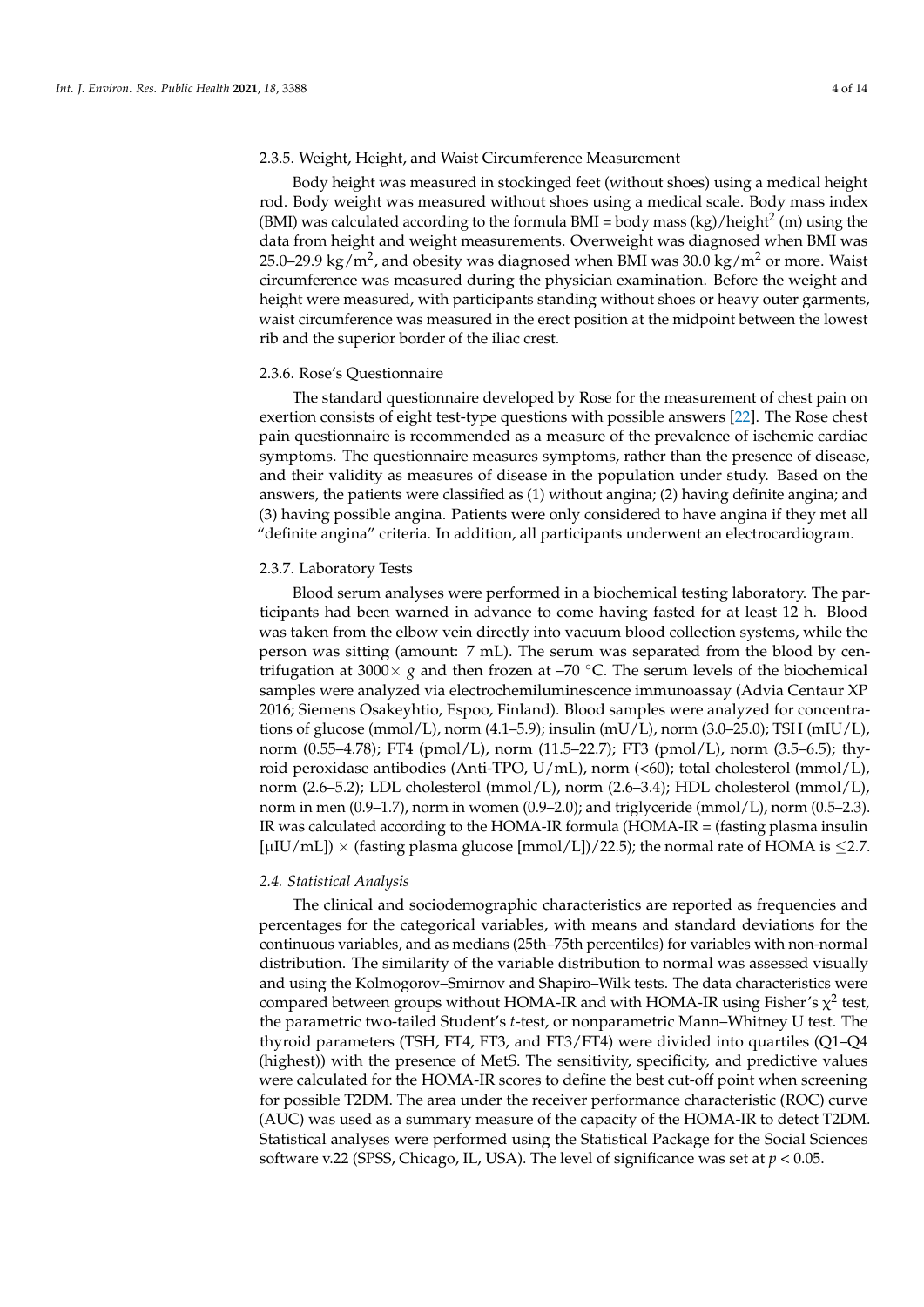# **3. Results**

# *3.1. Baseline Characteristics*

Table [1](#page-4-0) lists the socio-demographic, clinical, psychoemotional, cardiovascular risk factor, and thyroid biomarker characteristics of all 835 participants stratified into groups without IR (HOMA-IR  $\leq$  2.7; 67%,  $n = 557$ ) and with IR (HOMA-IR > 2.7; 33%,  $n = 278$ ). Approximately 1.8% ( $n = 15$ ) of the participants were excluded from the analysis due to a history of thyroid disease. In short, the mean age of the study population was  $63.6 \pm 10.3$  years. The majority of participants (64%,  $n = 535$ ) were female, and 67% (*n* = 557) were married. Of the participants, 68% (*n* = 565) had not obtained higher education.

<span id="page-4-0"></span>**Table 1.** The sociodemographic characteristics of subject groups without and with insulin resistance (IR).

|                                           |                      | <b>Without-IR Group</b>           | With-IR Group                  |                 |  |
|-------------------------------------------|----------------------|-----------------------------------|--------------------------------|-----------------|--|
| <b>Baseline</b><br><b>Characteristics</b> | Total<br>$(n = 835)$ | $HOMA-IR \leq 2.7$<br>$(n = 557)$ | $HOMA-IR > 2.7$<br>$(n = 278)$ | <i>p</i> -Value |  |
| Age, years; mean $\pm$ SD                 | $63.6 \pm 10.3$      | $63.0 \pm 10.5$                   | $64.8 \pm 9.7$                 | 0.015           |  |
| Gender; $n$ (%)                           |                      |                                   |                                | 0.003           |  |
| Male                                      | 300(35.9)            | 181 (32.5)                        | 119 (42.8)                     |                 |  |
| Female                                    | 535(64.1)            | 376 (67.5)                        | 159 (57.2)                     |                 |  |
| Marital status; $n$ (%)                   |                      |                                   |                                | 0.533           |  |
| Married                                   | 557 (66.7)           | 376 (67.5)                        | 181(65.1)                      |                 |  |
| Alone                                     | 278 (33.3)           | 181 (32.5)                        | 97 (34.9)                      |                 |  |
| Education; $n$ (%)                        |                      |                                   |                                | 0.001           |  |
| Lower than higher                         | 565 (67.7)           | 351(63.0)                         | 214 (77.0)                     |                 |  |
| Higher                                    | 270 (32.3)           | 206 (37.0)                        | 64(23.0)                       |                 |  |
| Employment; $n$ (%)                       |                      |                                   |                                | 0.142           |  |
| Employed                                  | 400 (47.9)           | 277 (49.7)                        | 123 (44.2)                     |                 |  |
| No employed                               | 435(52.1)            | 280 (50.3)                        | 155(55.8)                      |                 |  |

Note: HOMA-IR—homeostatic model assessment of insulin resistance. *p* value of probability for comparison between groups (bolded numbers indicate significant differences, *p* < 0.05); data presented as *n* (%), mean ± SD.

As demonstrated in Table [1,](#page-4-0) significant differences in age, gender, and education were found between the different study groups. Participants with IR were more likely to be older, be male, and have not obtained higher education.

## *3.2. Psychoemotional State*

The proportion of participants with bad well-being was 33%, as determined using the WHO well-being test; anxiety symptoms were shown by 33% of participants, and depression symptoms were shown by 20%, as measured by HADS. However, there were no significant differences in psychoemotional state between the study groups (Table [2\)](#page-4-1).

| Table 2. The psychoemotional state characteristics of subject groups without and with insulin resistance (IR). |  |  |
|----------------------------------------------------------------------------------------------------------------|--|--|
|----------------------------------------------------------------------------------------------------------------|--|--|

<span id="page-4-1"></span>

|                                                          |                   | <b>Without-IR Group</b>           | With-IR Group                  |                 |  |
|----------------------------------------------------------|-------------------|-----------------------------------|--------------------------------|-----------------|--|
| <b>Psychoemotional State Characteristics</b>             | Total $(n = 835)$ | $HOMA-IR \leq 2.7$<br>$(n = 557)$ | $HOMA-IR > 2.7$<br>$(n = 278)$ | <i>p</i> -Value |  |
| WHO-5 scores; mean $\pm$ SD                              | $55.9 \pm 18.2$   | $55.8 \pm 18.3$                   | $55.9 + 18.2$                  | 0.942           |  |
| WHO-5 with bad possible quality of life; $n$ (%)         | 276 (33.1)        | 186 (33.4)                        | 90(32.4)                       | 0.815           |  |
| HADS-A scores; median (IQR)                              | $6.0(3.0-9.0)$    | $6.0(3.0-9.0)$                    | $6.0(3.0-9.0)$                 | 0.810           |  |
| HADS-D scores, median (IOR)                              | $4.0(2.0 - 7.0)$  | $4.0(2.0 - 7.0)$                  | $4.5(2.0 - 7.0)$               | 0.291           |  |
| HADS-A $> 8$ ; n (%)                                     | 300(36.1)         | 202(36.4)                         | 98 (35.4)                      | 0.818           |  |
| HADS-D $> 8; n$ (%)                                      | 170 (20.4)        | 104 (18.7)                        | 66 (23.8)                      | 0.100           |  |
| HADS with anxiety and depression $\geq 8$ ; <i>n</i> (%) | 124 (14.9)        | 81 (14.5)                         | 43(15.5)                       | 0.757           |  |

Note: HOMA-IR—homeostatic model assessment of insulin resistance; WHO-5—well-being index; HADS-A—Anxiety subscale of Hospital Anxiety and Depression Scale; HADS-D—Depression subscale of Hospital Anxiety and Depression Scale. *p* value of probability for comparison between groups (significance level was *p <* 0.05); data presented as *n* (%), mean ± SD and median (IQR)—25–75 percentiles.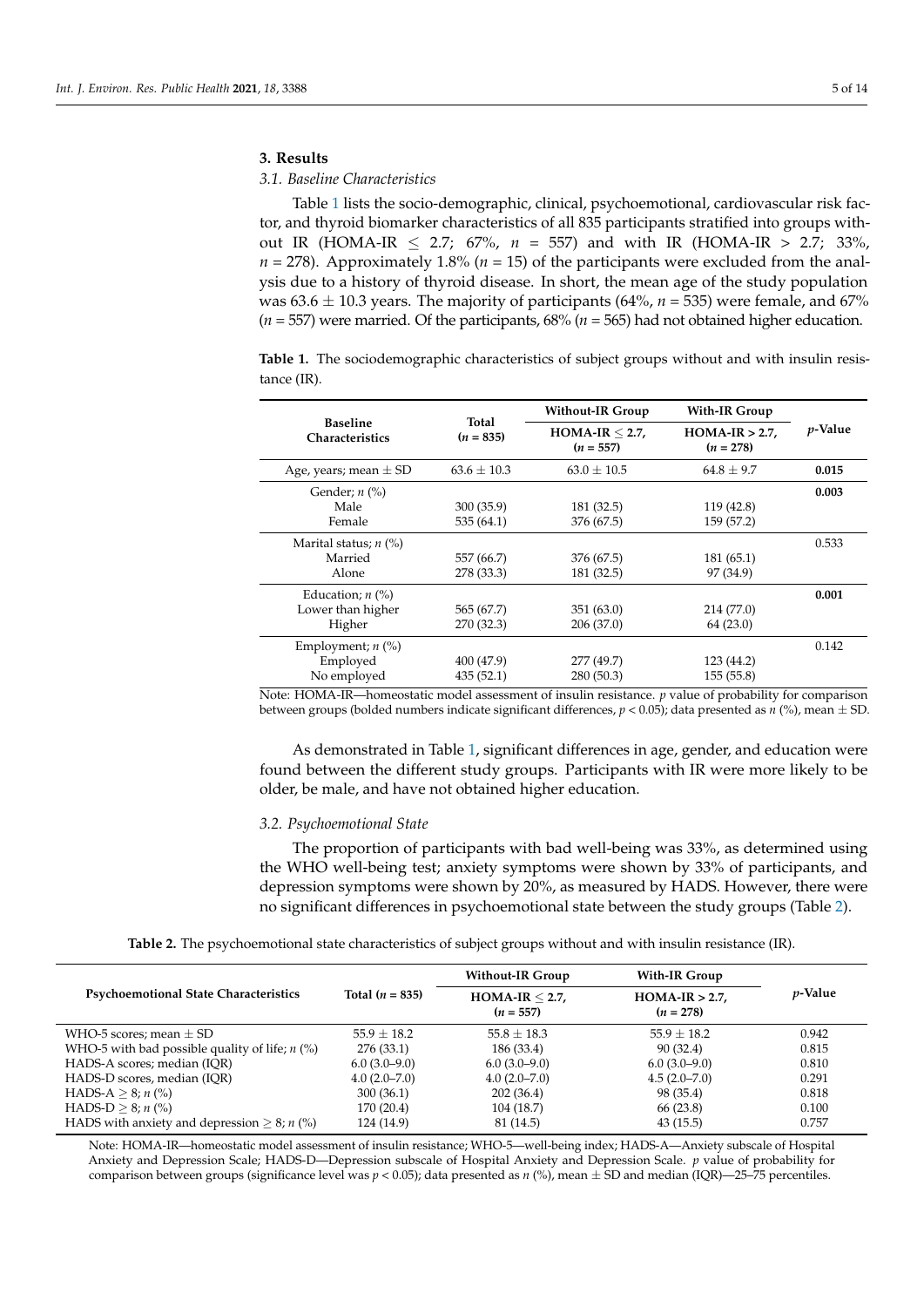## *3.3. Cardiovascular Risk Factors*

As presented in Table [3,](#page-5-0) the analysis of parameters between the two study groups distributed according to HOMA-IR showed some statistically significant relationships between IR and cardiovascular risk factors. Individuals with IR were characterized by significantly higher arterial blood pressure, both systolic and diastolic, and by more frequently diagnosed arterial hypertension. A significantly higher BMI was characteristic for the IR group; in addition, waist circumference, both in men and in women, was significantly higher in the IR group. Furthermore, participants with IR were more likely to have lower physical activity measured by the self-evaluated questionnaire, along with higher mean fasting glucose and mean fasting insulin. The IR group also had significantly higher incidence rates of MetS and diagnosed T2DM. There was an observed relationship among diagnosed cardiovascular diseases and IR. AH and coronary artery disease (CAD) together with AH were more frequently observed in those with IR. Conversely, CAD as a separate disease without AH was more frequently observed in the group without IR. This might be explained by insufficient numbers of cases in both groups.

<span id="page-5-0"></span>

|                                                    |                             | <b>Without-IR Group</b>            | <b>With-IR GROUP</b>           |                 |  |
|----------------------------------------------------|-----------------------------|------------------------------------|--------------------------------|-----------------|--|
| <b>Cardiovascular Risk Factors Characteristics</b> | <b>Total</b><br>$(n = 835)$ | HOMA-IR $\leq$ 2.7,<br>$(n = 557)$ | $HOMA-IR > 2.7$<br>$(n = 278)$ | <i>p</i> -Value |  |
| Systolic blood pressure, mm Hg; mean $\pm$ SD      | $129.5 \pm 12.9$            | $128.3 + 12.9$                     | $132.2 + 12.5$                 | < 0.001         |  |
| Diastolic blood pressure, mm Hg; mean $\pm$ SD     | $74.6 \pm 7.3$              | $74.0 \pm 7.2$                     | $75.7 + 7.4$                   | 0.002           |  |
| Presence of Disease; <i>n</i> (%)                  |                             |                                    |                                | 0.001           |  |
| Without AH and CAD                                 | 159(19.0)                   | 122(21.9)                          | 37(13.3)                       |                 |  |
| AH                                                 | 398 (47.7)                  | 256(46.0)                          | 142(51.1)                      |                 |  |
| CAD                                                | 43(5.1)                     | 35(6.3)                            | 8(2.9)                         |                 |  |
| With AH and CAD                                    | 235(28.1)                   | 144 (25.9)                         | 91 (32.9)                      |                 |  |
| Rose questionnaire: angina pectoris; $n$ (%)       | 88 (10.5)                   | 51(9.2)                            | 37(13.3)                       | 0.065           |  |
| BMI, kg/m <sup>2</sup> ; mean $\pm$ SD             | $28.1 \pm 4.8$              | $26.6 \pm 4.1$                     | $31.0 \pm 4.7$                 | < 0.001         |  |
| BMI $\geq$ 30; <i>n</i> (%)                        | 261(31.3)                   | 99 (17.8)                          | 162(58.3)                      | < 0.001         |  |
| Waist circumference men's, cm; mean $\pm$ SD       | $98.8 \pm 11.2$             | $93.9 + 9.8$                       | $104.8 + 9.8$                  | < 0.001         |  |
| Waist circumference women's, cm; mean $\pm$ SD     | $88.7 \pm 12.7$             | $84.6 \pm 10.6$                    | $98.5 \pm 11.7$                | < 0.001         |  |
| Low physical activity; $n$ (%)                     | 239 (29.7)                  | 145(26.9)                          | 94 (35.2)                      | 0.015           |  |
| Total cholesterol, mmol/L; mean $\pm$ SD           | $6.0 \pm 1.2$               | $6.0 + 1.1$                        | $6.0 + 1.2$                    | 0.778           |  |
| LDL, mmol/L; mean $\pm$ SD                         | $3.8 \pm 1.1$               | $3.8 \pm 1.0$                      | $3.9 \pm 1.1$                  | 0.356           |  |
| HDL men's, mmol/L; mean $\pm$ SD                   | $1.5 \pm 0.43$              | $1.6 \pm 0.43$                     | $1.3 \pm 0.37$                 | < 0.001         |  |
| HDL women's, mmol/L; mean $\pm$ SD                 | $1.78 \pm 0.48$             | $1.9 \pm 0.46$                     | $1.6 \pm 0.47$                 | < 0.001         |  |
| Triglyceride, mmol/L; mean $\pm$ SD                | $1.4 \pm 0.70$              | $1.2 \pm 0.58$                     | $1.7 \pm 0.83$                 | < 0.001         |  |
| With metabolic syndrome; $n$ (%)                   | 204 (24.5)                  | 61(11.0)                           | 143 (51.4)                     | < 0.001         |  |
| Smoking regular; $n$ (%)                           | 123 (14.7)                  | 85(15,3)                           | 38 (13.7)                      | 0.541           |  |
| Type 2 diabetes mellitus; $n$ (%)                  | 62(7.4)                     | 17(3.1)                            | 45(16.2)                       | < 0.001         |  |
| Fasting glucose, mmol/L; mean $\pm$ SD             | $5.4 \pm 1.1$               | $5.1 \pm 0.47$                     | $6.1 \pm 1.7$                  | < 0.001         |  |
| Fasting glucose $\geq 6.1$ ; <i>n</i> (%)          | 95(11.4)                    | 8(1.4)                             | 87 (31.3)                      | < 0.001         |  |
| Fasting insulin, mU/L; mean $\pm$ SD               | $5.4 \pm 1.1$               | $7.4 \pm 2.4$                      | $16.9 \pm 6.8$                 | < 0.001         |  |

Note: HOMA-IR—homeostatic model assessment of insulin resistance; BMI—body mass index; AH—arterial hypertension; CAD—coronary artery disease; LDL—*low*-density lipoprotein cholesterol; HDL—high-density lipoprotein cholesterol. *p* value of probability for comparison between groups (bolded numbers indicate significant differences, *p* < 0.05); data presented as *n* (%), mean ± SD.

# *3.4. Thyroid Biomarkers*

No significant differences were found in the assessment of FT4, FT3, TSH, and anti-TPO between study groups in respect to IR (Table [4\)](#page-6-0).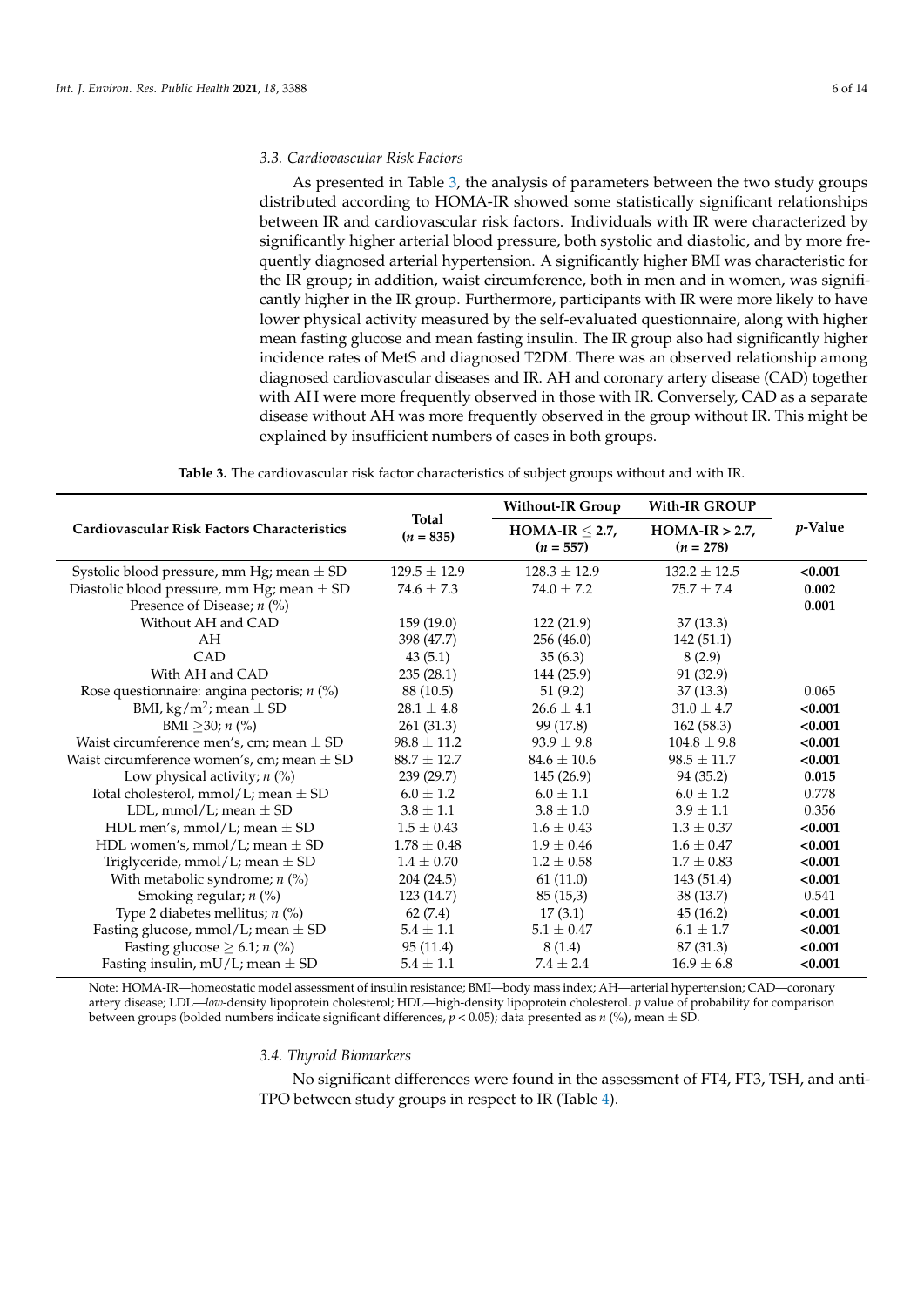<span id="page-6-0"></span>

|                                                     |                      | <b>Without-IR Group</b>        | With-IR Group                  |                 |  |
|-----------------------------------------------------|----------------------|--------------------------------|--------------------------------|-----------------|--|
| <b>Thyroid Biomarkers</b><br><b>Characteristics</b> | Total<br>$(n = 835)$ | $HOMA-IR < 2.7$<br>$(n = 557)$ | $HOMA-IR > 2.7$<br>$(n = 278)$ | <i>p</i> -Value |  |
| TSH, mIU/L; median (IQR)                            | $2.0(1.4-3.1)$       | $2.1(1.4-3.2)$                 | $2.0(1.3-3.0)$                 | 0.338           |  |
| TSH; $n$ (%)                                        |                      |                                |                                | 0.494           |  |
| < 0.55                                              | 25(3.0)              | 14(2.5)                        | 11(4.0)                        |                 |  |
| $0.55 - 4.78$                                       | 740 (88.6)           | 495 (88.9)                     | 245(88.1)                      |                 |  |
| >4.78                                               | 70 (8.4)             | 48 (8.6)                       | 22(7.9)                        |                 |  |
| Anti-TPO, U/mL; median (IQR)                        | $51.8(44.2 - 62.7)$  | $50.9(43.6 - 63.7)$            | $53.5(45.5 - 62.3)$            | 0.316           |  |
| Anti-TPO; $n$ $\left(\% \right)$                    |                      |                                |                                | 0.676           |  |
| $0 - 60$                                            | 596 (71.4)           | 395 (70.9)                     | 201 (72.3)                     |                 |  |
| >60                                                 | 239(28.6)            | 162(29.1)                      | 77 (27.7)                      |                 |  |
| FT3, pmol/L; (mean $\pm$ SD)                        | $5.2 \pm 0.66$       | $5.2 \pm 0.62$                 | $5.2 \pm 0.74$                 | 0.431           |  |
| FT3; $n$ (%)                                        |                      |                                |                                | 0.870           |  |
| <6.5                                                | 815 (97.6)           | 544 (97.7)                     | 271 (97.5)                     |                 |  |
| >6.5                                                | 20(2.5)              | 13(2.3)                        | 7(2.5)                         |                 |  |
| FT4, pmol/L; (mean $\pm$ SD)                        | $15.5 \pm 2.1$       | $15.4 \pm 2.1$                 | $15.6 \pm 2.0$                 | 0.348           |  |
| FT4, $n$ (%)                                        |                      |                                |                                | 0.870           |  |
| $11.5 - 22.7$                                       | 835 (100)            | 557 (100)                      | 278 (100)                      |                 |  |

**Table 4.** The thyroid biomarker characteristics of subject groups without and with IR.

Note: Note: HOMA-IR—homeostatic model assessment of insulin resistance; TSH—thyroid stimulating hormone; Anti-TPO—thyroid peroxides antibodies; FT3—free triiodothyronine; FT4—free tetraiodothyronine. *p* value of probability for comparison between groups (significance level was *p <* 0.05); data presented as *n* (%), mean ± SD and median (IQR)—25–75 percentiles.

# *3.5. Subject Groups According to Symptoms of Metabolic Syndrome*

When the subjects were divided into groups according to symptoms of MetS, it was found that the TSH and FT3 concentrations and the FT3/FT4 ratio differed significantly between the groups. Significantly higher TSH and lower FT3 were found in the group with MetS. Not all patients in the group with MetS had IR (HOMA-IR > 2.7). Only 70.1% of subjects in the MetS group and 21.4% in the non-MetS group had IR (Table [5\)](#page-7-0).

## *3.6. Thyroid Parameters Divided into Quartiles*

We correlated the thyroid parameters (divided into quartiles) with the presence of MetS. Subjects in the lowest (first) quartile for FT3 (<4.8 pmol/L) and FT3/FT4 ratio (<0.31) were significantly more likely to have MetS (32.6% and 31.4%, respectively) compared with those in higher quartiles (Table [6\)](#page-7-1). There was no significant correlation of MetS with TSH and FT4 in the groups divided into quartiles.

# *3.7. HOMA-IR Cut-Offs for Diagnosing T2DM*

The HOMA-IR cut-offs for diagnosing T2DM are shown in Table [7.](#page-7-2) When the HOMA-IR score is higher than 3.45, all subjects are significantly more likely to have T2DM. In men, the cut-off was higher (3.52), with higher sensitivity (94.1) but slightly lower specificity (79.9) compared with those for women (respectively, 3.35, 65.0, and 84.4). These data demonstrated an invariant relationship between HOMA-IR and the presence of T2DM.

The predictable accuracy is presented using ROC curves. The ROC curves for HOMA-IR scores in all subjects, and in women and men separately, are shown in Figure [1A](#page-8-0)–C. The curves suggest that the predictive ability of HOMA-IR in diagnosing T2DM is significant.

The areas under the ROC curve using the HOMA-IR cut-off for diagnosing T2DM were 0.807 in the all-subjects group (95% confidence interval (CI) 0.779–0.834), 0.897 in men (95% CI 0.857–0.929), and 0.776 in women (95% CI 0.738–0.810).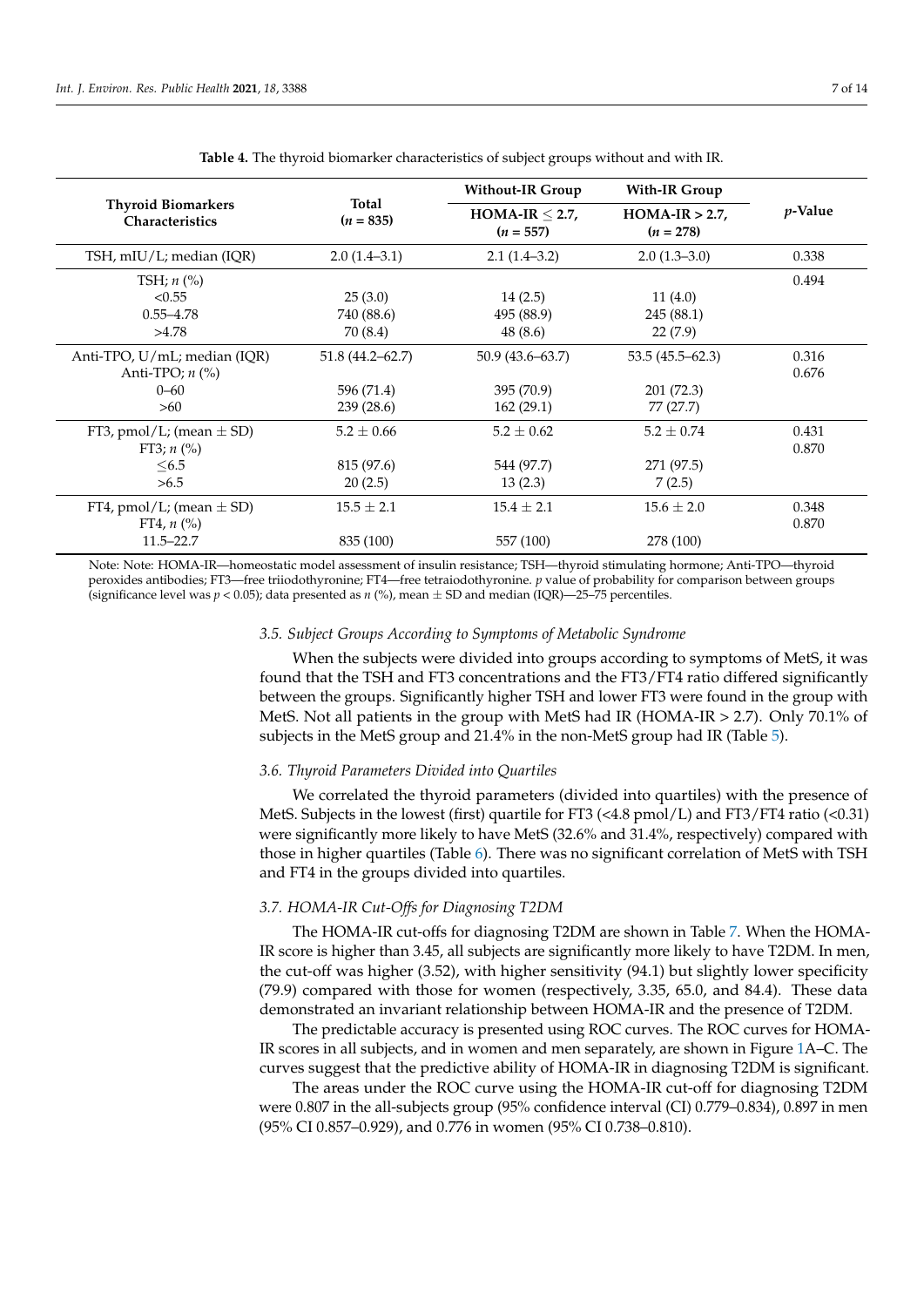| ٠ |
|---|
|   |

<span id="page-7-0"></span>**Table 5.** The biochemical and homeostasis model assessment of IR (HOMA-IR) parameters of subject groups without and with metabolic syndrome.

| Parameter                    | All                 | Without MetS,<br>$n = 631$ | With MetS,<br>$n = 204$ | $\boldsymbol{p}$ |
|------------------------------|---------------------|----------------------------|-------------------------|------------------|
| TSH, mIU/L; median (IQR)     | $2.0(1.4-3.1)$      | $2.0(1.3-3.0)$             | $2.3(1.5-3.3)$          | 0.049            |
| TSH; $n$ (%)                 |                     |                            |                         | 0.339            |
| < 0.55                       | 25(3.0)             | 21(3.3)                    | 4(2.0)                  |                  |
| $0.55 - 4.78$                | 740 (88.6)          | 561 (88.9)                 | 179 (87.7)              |                  |
| >4.78                        | 70 (8.4)            | 49 (7.8)                   | 21(10.3)                |                  |
| Anti-TPO, U/mL; median (IQR) | $51.8(44.2 - 62.7)$ | $51.3(43.8 - 62.2)$        | 53.1 (45.4–63.9)        | 0.235            |
| Anti-TPO; $n$ (%)            |                     |                            |                         | 0.423            |
| $0 - 60$                     | 596 (71.4)          | 455(72.1)                  | 141(69.1)               |                  |
| >60                          | 239(28.6)           | 176 (27.9)                 | 63 (30.9)               |                  |
| FT3, pmol/L; (mean $\pm$ SD) | $5.2 \pm 0.66$      | $5.2 \pm 0.65$             | $5.1 \pm 0.70$          | 0.025            |
| FT3; $n$ (%)                 |                     |                            |                         | 0.870            |
| $\leq 6.5$                   | 815 (97.6)          | 616 (97.6)                 | 199 (97.5)              |                  |
| >6.5                         | 20(2.5)             | 15(2.4)                    | 5(2.5)                  |                  |
| FT4, pmol/L; (mean $\pm$ SD) | $15.5 \pm 2.1$      | $15.5 \pm 2.1$             | $15.6 \pm 2.0$          | 0.574            |
| FT4, $n$ (%)                 |                     |                            |                         | 0.870            |
| $11.5 - 22.7$                | 835 (100)           | 631 (100)                  | 204 (100)               |                  |
| FT3/FT4                      | $0.34 \pm 0.05$     | $0.34 \pm 0.05$            | $0.33 \pm 0.05$         | 0.013            |
| HOMA IR                      | $2.1(1.5-3.1)$      | $1.9(1.3-2.6)$             | $3.7(2.5-5.1)$          | < 0.001          |
| $HOMA-IR > 2.7$              | 278 (33.3)          | 135(21.4)                  | 143 (70.1)              | < 0.001          |

Note: HOMA-IR—NotNote: HOMA-IR—homeostatic model assessment of insulin resistance; MetS—metabolic syndrome; TSH—thyroid stimulating hormone; Anti-TPO—thyroid peroxides antibodies; FT3—free triiodothyronine; FT4—free tetraiodothyronine. *p* value of probability for comparison between groups (bolded numbers indicate significant differences, *p* < 0.05); data presented as n (%), mean ± SD and median (IQR)—25–75 percentiles.

**Table 6.** Frequency of metabolic syndrome according to quartiles of thyroid hormone parameters.

<span id="page-7-1"></span>

| Parameter                    | Q1        | Q <sub>2</sub> | Q <sub>3</sub> | Q4,       | p     | Q1:Q2 | Q1:Q3 | Q1:Q4 |
|------------------------------|-----------|----------------|----------------|-----------|-------|-------|-------|-------|
| <b>TSH</b>                   | $n = 210$ | $n = 208$      | $n = 208$      | $n = 208$ |       |       |       |       |
| MetS, $n$ $\left(\% \right)$ | 42(20.0)  | 51(24.5)       | 55(26.4)       | 56(26.9)  | 0.336 | ns    | ns    | ns    |
| FT3                          | $n = 193$ | $n = 187$      | $n = 211$      | $n = 243$ |       |       |       |       |
| MetS, $n$ $\left(\% \right)$ | 63(32.6)  | 43(23.0)       | 45(21.3)       | 53(21.8)  | 0.026 | 0.037 | 0.011 | 0.011 |
| FT4                          | $n = 198$ | $n = 205$      | $n = 221$      | $n = 210$ |       |       |       |       |
| MetS, $n$ $\left(\% \right)$ | 46(23.2)  | 52(25.4)       | 51(23.1)       | 55(26.2)  | 0.844 | ns    | ns    | ns    |
| FT3/FT4                      | $n = 194$ | $n = 214$      | $n = 208$      | $n = 218$ |       |       |       |       |
| MetS, $n$ $\left(\% \right)$ | 61 (31.4) | 56(26.2)       | 37(17.8)       | 50(22.9)  | 0.013 | ns    | 0.002 | 0.053 |

Note: MetS—metabolic syndrome; TSH—thyroid stimulating hormone; Anti-TPO—thyroid peroxides antibodies; FT3—free triiodothyronine; FT4—free tetraiodothyronine; Q1-Q2-Q3-Q4—quartiles of hormones concentrations. Bolded numbers indicate significant differences,  $p < 0.05$ .

<span id="page-7-2"></span>**Table 7.** The homeostasis model assessment of insulin resistance cut-offs for the diagnosis of type 2 diabetes mellitus.

|                     | Cut-Off | Sensitivity | <b>Specificity</b> | Accuracy (95%CI)       |
|---------------------|---------|-------------|--------------------|------------------------|
| HOMA-IR men + women | 3.45    | 73.7        | 82.3               | $0.807(0.779 - 0.834)$ |
| HOMA-IR men         | 3.52    | 94.1        | 79.9               | $0.897(0.857-0.929)$   |
| HOMA-IR women       | 3.35    | 65.0        | 84.4               | $0.776(0.738 - 0.810)$ |

HOMA-IR—homeostatic model assessment of insulin resistance.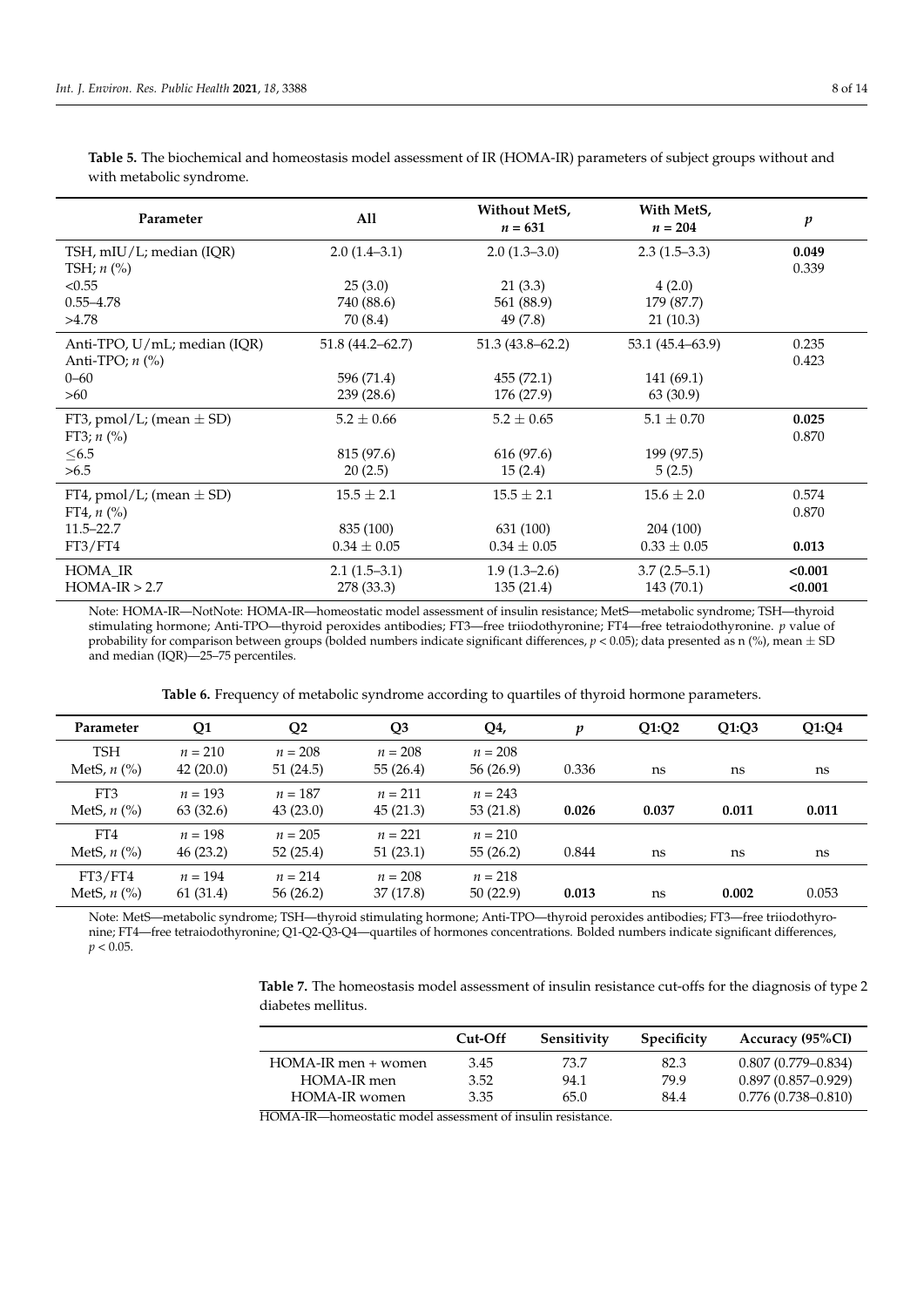<span id="page-8-0"></span>

**Figure 1.** Receiver operating characteristic curves for DM prediction using the HOMA-IR score cut‐offs in all subjects (**a**), men (**b**), and women (**c**). cut-offs in all subjects (**a**), men (**b**), and women (**c**).

## **4. Discussion**

If individuals with IR have a high risk of diabetes or MetS, they are more likely to have depression even in normal and prediabetes conditions [\[1–](#page-10-0)[3](#page-10-1)[,15\]](#page-11-11). Furthermore, IR by<br>itself is a major cardiovaccular risk factor in healthy norsons. Therefore, in this study we have depression even in normal and predictions in the predictions  $\frac{1}{2}$   $\frac{1}{2}$  and  $\frac{1}{2}$   $\frac{1}{2}$   $\frac{1}{2}$   $\frac{1}{2}$   $\frac{1}{2}$   $\frac{1}{2}$   $\frac{1}{2}$   $\frac{1}{2}$   $\frac{1}{2}$   $\frac{1}{2}$   $\frac{1}{2}$   $\frac{1}{2}$   $\frac{1}{2}$   $\$ cardiovascular risk factors among 45-84-year-old citizens of Palanga, which is located in the western part of Lithuania. The present study has three major findings: First, IR showed no association with depressive symptoms as assessed by the HADS and WHO<br> wen being test, second, the subgroup analysis revealed that it was more likely to ocean in male participants, those above the age of 60, and those without higher education; third, IR was strongly associated with the presence of cardiovascular risk factors but not with thyroid biomarkers in the population. itself is a major cardiovascular risk factor in healthy persons. Therefore, in this study, we well-being test; second, the subgroup analysis revealed that IR was more likely to occur in

In terms of IR assessment, most of the foregoing studies assessed IR using HOMA-IR; however, various methods were used to assess depressive symptoms across the studies. In<br>the present ctudy we used the HADS because of its well established validity and reliability in evaluating depressive symptoms in various populations [\[27](#page-11-23)[,28\]](#page-11-24). Our results are not the present study, we used the HADS because of its well-established validity and reliability concordant with those of previous studies reporting a link between IR and depression. In contrast to our study, a study conducted by Adriaanse et al. (2006) [\[14\]](#page-11-10) demonstrated that depressive symptoms were weakly associated with IR in a study sample of 541 participants aged 55–75 years. A study by Lawlor et al. (2005) [\[29\]](#page-11-25) found that IR was not associated with reduced depressive symptoms in a prospective study of middle-aged men. This contradicted their earlier findings in a cross-sectional study of older women, in which they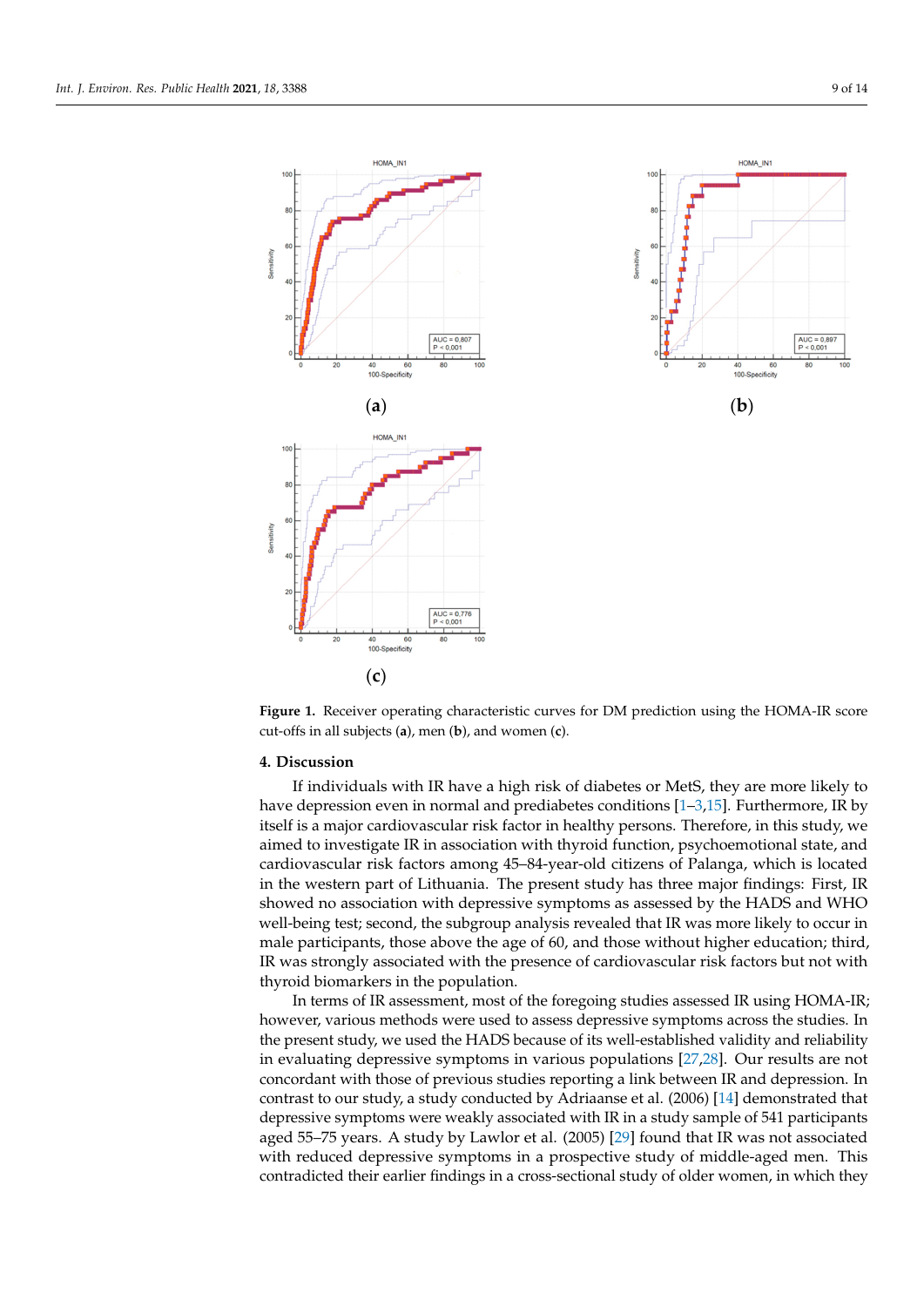found a positive association between insulin resistance and depression as assessed using Beck's depression inventory [\[30\]](#page-11-26).

The relative importance of IR remains undefined as to the stratification of cardiovascular risk in the population, and the interactions between hyperglycemia, IR, and cardiovascular risk factors are complex and still underestimated [\[31\]](#page-12-0). In our study, traditional cardiovascular risk factors such as obesity, evaluated by waist circumference and BMI, low physical activity, and arterial blood pressure were observed statistically significantly more often in subjects with IR. These factors might be responsible for statistically significantly higher numbers of cases of MetS and diagnosed T2DM, as well as for the higher incidence of CVD (AH and CAD), in the IR group. Our findings are supported by a study of 902 nondiabetic subjects between 30 and 80 years of age, recruited from a cross-sectional population-based study in Telde, Gran Canaria Island, Spain, which also demonstrated that individuals with impaired glucose tolerance had increased values of cardiovascular risk factors and higher indexes of IR [\[32\]](#page-12-1). Other experimental and clinical studies clearly demonstrated that glucose levels and impaired insulin signaling are potent drivers of the atherosclerotic process, even in the absence of concomitant risk factors such as hypertension, obesity, and dyslipidemia [\[33\]](#page-12-2). We found a dramatically increased number of subjects with a fasting glucose level of  $\geq 6.1$  mmol/L in the IR group, which is indicative of IR and cardiovascular risk factors [\[32\]](#page-12-1). The total cholesterol level as a cardiovascular risk factor did not differ between groups with and without IR; however, the level of triglycerides, which is the predictor for CAD, was statistically significantly higher in subjects with IR. The impact of IR as an individual cardiovascular risk factor in diabetic patients has emerged only recently [\[34](#page-12-3)[,35\]](#page-12-4). IR is not only a consequence of obesity without any active role in the etiology of diabetic cardiovascular complications. Several experimental studies have shown that the loss of insulin signaling in the endothelium leads to vascular dysfunction, the expression of adhesion molecules, and atherosclerotic lesions in mice [\[36,](#page-12-5)[37\]](#page-12-6). IR is not only an epiphenomenon of obesity. IR is as a key player in the pathophysiology of MetS, which significantly increases cardiovascular risk among patients with T2DM [\[38\]](#page-12-7). Our data suggest that an increase in fasting glucose and higher incidence rates of MetS, diabetes, and CVD in subjects with IR are associated with greater prevalence of cardiovascular risk factors.

It is important to note that previous studies in the literature have detected several issues regarding the significant positive correlation between HOMA-IR and blood TSH levels [\[39–](#page-12-8)[43\]](#page-12-9) and positive correlations with FT4 [\[42,](#page-12-10)[44,](#page-12-11)[45\]](#page-12-12) and FT3 [\[42,](#page-12-10)[45–](#page-12-12)[47\]](#page-12-13). Other studies reported completely opposite results, such as a negative correlation between TSH [\[44\]](#page-12-11), FT4 [\[41\]](#page-12-14), FT3 [\[48\]](#page-12-15), and HOMA-IR. Most of these studies found only one hormone association with HOMA-IR, some found a pair of hormone associations, and several found no correlation [\[49](#page-12-16)[,50\]](#page-12-17). Based on our study results, there was no significant association between TSH, FT4, FT3, and HOMA-IR. Also, there was no association between increased anti-TPO and HOMA-IR. Therefore, the relationship between thyroid hormones and IR remains unclear. However, it could not be excluded that thyroid function may influence insulin sensitivity. Meanwhile, IR plays a key role in MetS. There are many published data in the scientific literature showing a strong relationship between MetS and TSH and FT3 levels. Some of our results also showed an association between MetS and thyroid hormones. Significantly lower FT3 and FT3/FT4 ratio and higher TSH were found in the group with MetS. We did not find any differences in FT4 levels between the groups. Some similar results were found in other studies. Many authors reported an association of MetS with increased TSH [\[40](#page-12-18)[,43](#page-12-9)[,47](#page-12-13)[,49](#page-12-16)[–55\]](#page-12-19), but a relationship between FT4 and MetS was not always obtained, or contradictory results were found [\[39](#page-12-8)[,52](#page-12-20)[,56](#page-13-0)[–59\]](#page-13-1). Some authors have reported a relationship between MetS and higher FT3; this is in contrast to our results [\[46–](#page-12-21)[48,](#page-12-15)[57\]](#page-13-2). This is consistent with many studies that have demonstrated an association of obesity with thyroid function and especially with higher TSH level. In our study, subjects with the lowest FT3 concentration  $(Q1)$  and FT3/FT4 ratio  $(Q1)$  were more likely to have MetS. However, Wolffenbuttel, B.H.R., et al. published the exact opposite results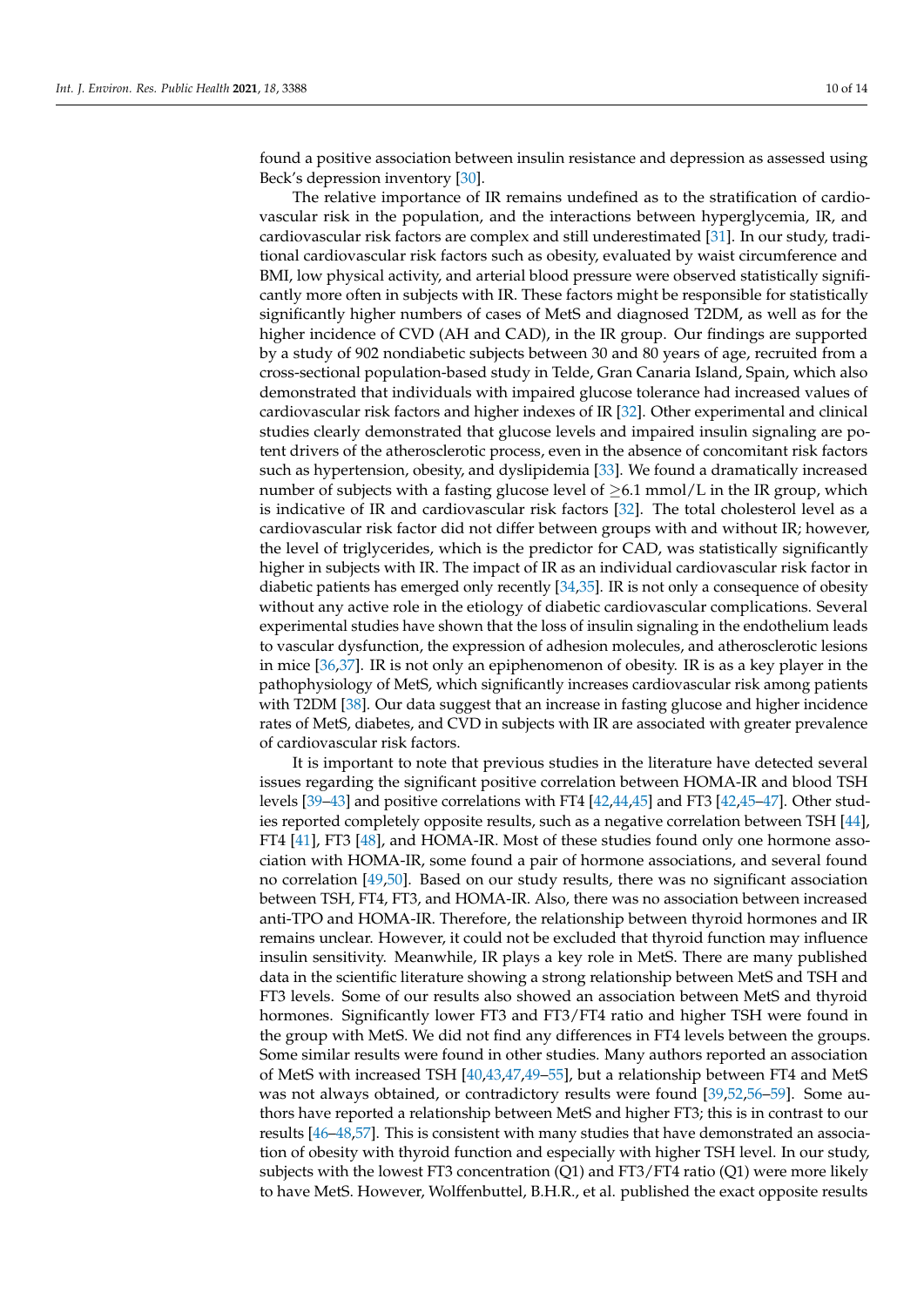to our findings [\[60\]](#page-13-3). These data are consistent with the results of many studies that have shown an association between obesity and thyroid function, whereas obesity is directly related to MetS [\[6](#page-11-2)[,8](#page-11-3)[,9](#page-11-4)[,50](#page-12-17)[,52\]](#page-12-20).

Furthermore, the findings indicate the presence of a HOMA-IR cut-off signaling established IR. This condition is one of the main pathogenetic mechanisms of T2DM among wealthy populations [\[1\]](#page-10-0). The evaluation of IR through HOMA-IR is a key index for the primary prevention of T2DM and is thus found in guidelines for the screening of high-risk groups [\[61\]](#page-13-4). Knowing HOMA-IR cut-offs is essential for differentiating healthy individuals from those with IR. Therefore, the present study aimed to determine the HOMA-IR cut-off for Lithuania. Although IR is usually defined as a value greater than the 75th percentile value for non-diabetic subjects, the cut-off values reported in the literature vary widely [\[61\]](#page-13-4). The results from the present study are very similar to those reported in a study defining HOMA-IR cut-offs for middle-aged men and women in the Czech Republic [\[62\]](#page-13-5). In a crosssectional study of Chinese people, Lee et al. [\[63\]](#page-13-6) derived an optimal HOMA-IR cut-off of 2.0 to discriminate nondiabetics from diabetics. In our study, in men, the cut-off was higher (3.52), with higher sensitivity (94.1) but slightly lower specificity (79.9) compared with those for women (respectively, 3.35, 65.0, and 84.4).

In addition, it is important to note that the results of this study suggest the existence of HOMA-IR cut-offs that can predict the presence of T2DM, and HOMA-IR can be used not only to indicate the presence of IR. The introduction of this marker into clinical practice may help to prevent T2DM.

## **5. Conclusions**

In conclusion, an increase in fasting glucose and more frequent incidence of metabolic syndrome, diabetes, and cardiovascular diseases in subjects with IR are associated with the prevalence of cardiovascular risk factors.

No significant association was found between thyroid function and HOMA-IR.

Our data show the existence of HOMA-IR cut-offs that can predict the presence of T2DM, so HOMA-IR can be used not only to indicate the presence of IR. The introduction of this marker into clinical practice may help to prevent T2DM.

**Author Contributions:** Conceptualization, N.K.; methodology, A.P., G.V., and N.M.; validation, N.K., A.P., G.V., and N.M.; formal analysis, N.K.; investigation, G.V. and N.M.; data curation, A.P.; writing—original draft preparation, N.K.; writing—review and editing, G.V. and N.M.; supervision, G.V. and N.M.; project administration N.M. All authors have read and agreed to the published version of the manuscript.

**Funding:** This research was funded by a grant (No. S-SEN-20-13) from the Research Council of Lithuania.

**Institutional Review Board Statement:** The study was conducted according to the guidelines of the Declaration of Helsinki, and ap-proved by the Lithuanian Bioethics Committee (protocol code BE-2-25 and 14 June 2012 of approval).

**Informed Consent Statement:** Informed consent was obtained from all subjects involved in the study.

**Conflicts of Interest:** The authors declare no conflict of interest.

# **References**

- <span id="page-10-0"></span>1. Alberti, K.G.; Eckel, R.H.; Grundy, S.M.; Zimmet, P.Z.; Cleeman, J.I.; Donato, K.A.; Fruchart, J.C.; James, W.P.; Loria, C.M.; Smith, S.C., Jr. Harmonizing the metabolic syndrome: A joint interim statement of the International Diabetes Federation Task Force on Epidemiology and Prevention; National Heart, Lung, and Blood Institute; American Heart Association; World Heart Federation; International Atherosclerosis Society; and International Association for the Study of Obesity. *Circulation* **2009**, *120*, 1640–1645. [\[CrossRef\]](http://doi.org/10.1161/circulationaha.109.192644) [\[PubMed\]](http://www.ncbi.nlm.nih.gov/pubmed/19805654)
- 2. Farrugia, F.; Aquilina, A.; Vassallo, J. Bisphenol A and Type 2 Diabetes Mellitus: A Review of Epidemiologic, Functional, and Early Life Factors. *Int. J. Environ. Res. Public Health* **2021**, *18*, 716. [\[CrossRef\]](http://doi.org/10.3390/ijerph18020716) [\[PubMed\]](http://www.ncbi.nlm.nih.gov/pubmed/33467592)
- <span id="page-10-1"></span>3. Gluvic, Z.; Zaric, B.; Resanovic, I.; Obradovic, M.; Mitrovic, A.; Radak, D.; Isenovic, E.R. Link between Metabolic Syndrome and Insulin Resistance. *Curr. Vasc. Pharmacol.* **2017**, *15*, 30–39. [\[CrossRef\]](http://doi.org/10.2174/1570161114666161007164510)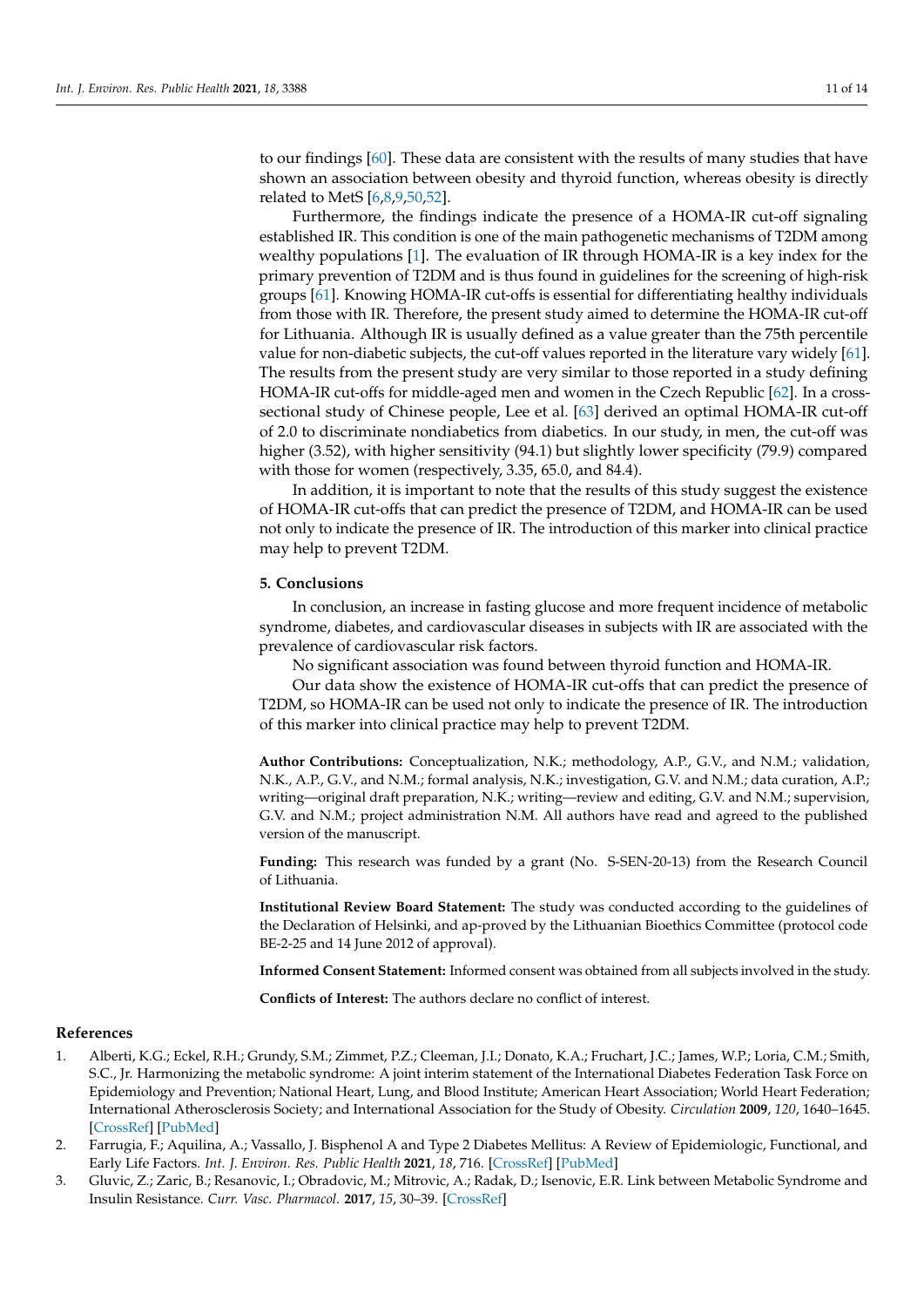- <span id="page-11-0"></span>4. Hettihewa, L.M.; Palangasinghe, S.; Jayasinghe, S.S.; Gunasekara, S.W.; Weerarathna, T.P. Comparison of Insulin Resistance by Indirect Methods—HOMA, QUICKI and McAuley—With Fasting Insulin in Patients with Type 2 Diabetes in Galle, Sri Lanka: A Pilot Study. *Online J. Health Allied Sci.* **2006**, *5*, 1–8.
- <span id="page-11-1"></span>5. Wallace, T.M.; Levy, J.C.; Matthews, D.R. Use and abuse of HOMA modeling. *Diabetes Care* **2004**, *27*, 1487–1495. [\[CrossRef\]](http://doi.org/10.2337/diacare.27.6.1487)
- <span id="page-11-2"></span>6. Abdi, H.; Kazemian, E.; Gharibzadeh, S.; Amouzegar, A.; Mehran, L.; Tohidi, M.; Rashvandi, Z.; Azizi, F. Association between Thyroid Function and Body Mass Index: A 10-Year Follow-Up. *Ann. Nutr. Metab.* **2017**, *70*, 338–345. [\[CrossRef\]](http://doi.org/10.1159/000477497) [\[PubMed\]](http://www.ncbi.nlm.nih.gov/pubmed/28618407)
- <span id="page-11-6"></span>7. Ren, R.; Jiang, X.; Zhang, X.; Guan, Q.; Yu, C.; Li, Y.; Gao, L.; Zhang, H.; Zhao, J. Association between thyroid hormones and body fat in euthyroid subjects. *Clin. Endocrinol.* **2014**, *80*, 585–590. [\[CrossRef\]](http://doi.org/10.1111/cen.12311)
- <span id="page-11-3"></span>8. Salvatore, D.; Simonides, W.S.; Dentice, M.; Zavacki, A.M.; Larsen, P.R. Thyroid hormones and skeletal muscle–new insights and potential implications. Nature reviews. *Endocrinology* **2014**, *10*, 206–214. [\[CrossRef\]](http://doi.org/10.1038/nrendo.2013.238)
- <span id="page-11-4"></span>9. Reinehr, T. Obesity and thyroid function. *Mol. Cell. Endocrinol.* **2010**, *316*, 165–171. [\[CrossRef\]](http://doi.org/10.1016/j.mce.2009.06.005)
- <span id="page-11-5"></span>10. Fontenelle, L.C.; Feitosa, M.M.; Severo, J.S.; Freitas, T.E.; Morais, J.B.; Torres-Leal, F.L.; Henriques, G.S.; do Nascimento Marreiro, D. Thyroid Function in Human Obesity: Underlying Mechanisms. *Horm. Metab. Res.* **2016**, *48*, 787–794. [\[CrossRef\]](http://doi.org/10.1055/s-0042-121421)
- <span id="page-11-7"></span>11. Roef, G.; Lapauw, B.; Goemaere, S.; Zmierczak, H.G.; Toye, K.; Kaufman, J.M.; Taes, Y. Body composition and metabolic parameters are associated with variation in thyroid hormone levels among euthyroid young men. *Eur. J. Endocrinol.* **2012**, *167*, 719–726. [\[CrossRef\]](http://doi.org/10.1530/EJE-12-0447)
- <span id="page-11-8"></span>12. Kwon, H.; Cho, J.H.; Lee, D.Y.; Park, S.E.; Park, C.Y.; Lee, W.Y.; Oh, K.W.; Park, S.W.; Rhee, E.J. Association between thyroid hormone levels, body composition and insulin resistance in euthyroid subjects with normal thyroid ultrasound: The Kangbuk Samsung Health Study. *Clin. Endocrinol.* **2018**, *89*, 649–655. [\[CrossRef\]](http://doi.org/10.1111/cen.13823)
- <span id="page-11-9"></span>13. Schmitz, N.; Deschênes, S.S.; Burns, R.J.; Smith, K.J.; Lesage, A.; Strychar, I.; Rabasa-Lhoret, R.; Freitas, C.; Graham, E.; Awadalla, P.; et al. Depression and risk of type 2 diabetes: The potential role of metabolic factors. *Mol. Psychiatry* **2016**, *21*, 1726–1732. [\[CrossRef\]](http://doi.org/10.1038/mp.2016.7) [\[PubMed\]](http://www.ncbi.nlm.nih.gov/pubmed/26903269)
- <span id="page-11-10"></span>14. Adriaanse, M.C.; Dekker, J.M.; Nijpels, G.; Heine, R.J.; Snoek, F.J.; Pouwer, F. Associations between depressive symptoms and insulin resistance: The Hoorn Study. *Diabetologia* **2006**, *49*, 2874–2877. [\[CrossRef\]](http://doi.org/10.1007/s00125-006-0500-4)
- <span id="page-11-11"></span>15. Khambaty, T.; Stewart, J.C.; Muldoon, M.F.; Kamarck, T.W. Depressive symptom clusters as predictors of 6-year increases in insulin resistance: Data from the Pittsburgh Healthy Heart Project. *Psychosom. Med.* **2014**, *76*, 363–369. [\[CrossRef\]](http://doi.org/10.1097/PSY.0000000000000063)
- <span id="page-11-12"></span>16. Wild, S.; Roglic, G.; Green, A.; Sicree, R.; King, H. Global prevalence of diabetes: Estimates for the year 2000 and projections for 2030. *Diabetes Care* **2004**, *27*, 1047–1053. [\[CrossRef\]](http://doi.org/10.2337/diacare.27.5.1047)
- <span id="page-11-13"></span>17. Moller, D.E.; Flier, J.S. Insulin resistance–mechanisms, syndromes, and implications. *N. Engl. J. Med.* **1991**, *325*, 938–948. [\[CrossRef\]](http://doi.org/10.1056/nejm199109263251307)
- <span id="page-11-14"></span>18. Lebovitz, H.E. Insulin resistance: Definition and consequences. *Exp. Clin. Endocrinol. Diabetes* **2001**, *109* (Suppl. 2), S135–S148. [\[CrossRef\]](http://doi.org/10.1055/s-2001-18576)
- <span id="page-11-15"></span>19. Wolf, W.M.; Wattick, R.A.; Kinkade, O.N.; Olfert, M.D. Geographical Prevalence of Polycystic Ovary Syndrome as Determined by Region and Race/Ethnicity. *Int. J. Environ. Res. Public Health* **2018**, *15*, 2589. [\[CrossRef\]](http://doi.org/10.3390/ijerph15112589)
- <span id="page-11-16"></span>20. Zigmond, A.S.; Snaith, R.P. The hospital anxiety and depression scale. *Acta Psychiatr. Scand.* **1983**, *67*, 361–370. [\[CrossRef\]](http://doi.org/10.1111/j.1600-0447.1983.tb09716.x)
- <span id="page-11-17"></span>21. WHO. World Health Organization: Regional Office for Europe Well-Being measures in primary health care: The DepCare Project. In Proceedings of the Consensus Meeting, Stockholm, Sweden, 12–13 February 1998.
- <span id="page-11-18"></span>22. Rose, G.A.; Blackburn, H.; Gillum, R.F.; Prineas, R.J. *Cardiovascular Survey Methods*; Monograph Series; World Health Organisation: Geneva, Switzerland, 1982; Volume 56, pp. 162–165.
- <span id="page-11-19"></span>23. Grundy, S.M.; Cleeman, J.I.; Daniels, S.R.; Donato, K.A.; Eckel, R.H.; Franklin, B.A.; Gordon, D.J.; Krauss, R.M.; Savage, P.J.; Smith, S.C., Jr.; et al. Diagnosis and management of the metabolic syndrome: An American Heart Association/National Heart, Lung, and Blood Institute scientific statement: Executive Summary. *Crit. Pathw. Cardiol.* **2005**, *4*, 198–203. [\[CrossRef\]](http://doi.org/10.1161/CIRCULATIONAHA.105.169405)
- <span id="page-11-20"></span>24. Alberti, K.G.; Zimmet, P.; Shaw, J. Metabolic syndrome—A new world-wide definition. A Consensus Statement from the International Diabetes Federation. *Diabet. Med. J. Br. Diabet. Assoc.* **2006**, *23*, 469–480. [\[CrossRef\]](http://doi.org/10.1111/j.1464-5491.2006.01858.x) [\[PubMed\]](http://www.ncbi.nlm.nih.gov/pubmed/16681555)
- <span id="page-11-21"></span>25. Grabauskas, V.; Petkevičienė, J.; Šakalytė, E.; Kriaučionienė, V.; Veryga, A. *Suaugusiu Lietuvos žmoniu gyvensenos tyrimas*, *2011 = Health Behaviour among Lithuanian Adult Population, 2011*; Kaunas LSMU: Kaunas, Lithuania, 2011.
- <span id="page-11-22"></span>26. Pickering, T.G.; Hall, J.E.; Appel, L.J.; Falkner, B.E.; Graves, J.; Hill, M.N.; Jones, D.W.; Kurtz, T.; Sheps, S.G.; Roccella, E.J. Recommendations for blood pressure measurement in humans and experimental animals: Part 1: Blood pressure measurement in humans: A statement for professionals from the Subcommittee of Professional and Public Education of the American Heart Association Council on High Blood Pressure Research. *Circulation* **2005**, *111*, 697–716. [\[CrossRef\]](http://doi.org/10.1161/01.cir.0000154900.76284.f6) [\[PubMed\]](http://www.ncbi.nlm.nih.gov/pubmed/15699287)
- <span id="page-11-23"></span>27. Djukanovic, I.; Carlsson, J.; Årestedt, K. Is the Hospital Anxiety and Depression Scale (HADS) a valid measure in a general population 65–80 years old? A psychometric evaluation study. *Health Qual. Life Outcomes* **2017**, *15*, 193. [\[CrossRef\]](http://doi.org/10.1186/s12955-017-0759-9)
- <span id="page-11-24"></span>28. McPherson, A.; Martin, C.R. Is the Hospital Anxiety and Depression Scale (HADS) an appropriate screening tool for use in an alcohol-dependent population? *J. Clin. Nurs.* **2011**, *20*, 1507–1517. [\[CrossRef\]](http://doi.org/10.1111/j.1365-2702.2010.03514.x)
- <span id="page-11-25"></span>29. Lawlor, D.A.; Ben-Shlomo, Y.; Ebrahim, S.; Davey Smith, G.; Stansfeld, S.A.; Yarnell, J.W.; Gallacher, J.E. Insulin resistance and depressive symptoms in middle aged men: Findings from the Caerphilly prospective cohort study. *BMJ (Clin. Res.)* **2005**, *330*, 705–706. [\[CrossRef\]](http://doi.org/10.1136/bmj.38377.616921.F7)
- <span id="page-11-26"></span>30. Lawlor, D.A.; Smith, G.D.; Ebrahim, S. Association of insulin resistance with depression: Cross sectional findings from the British Women's Heart and Health Study. *BMJ (Clin. Res.)* **2003**, *327*, 1383–1384. [\[CrossRef\]](http://doi.org/10.1136/bmj.327.7428.1383)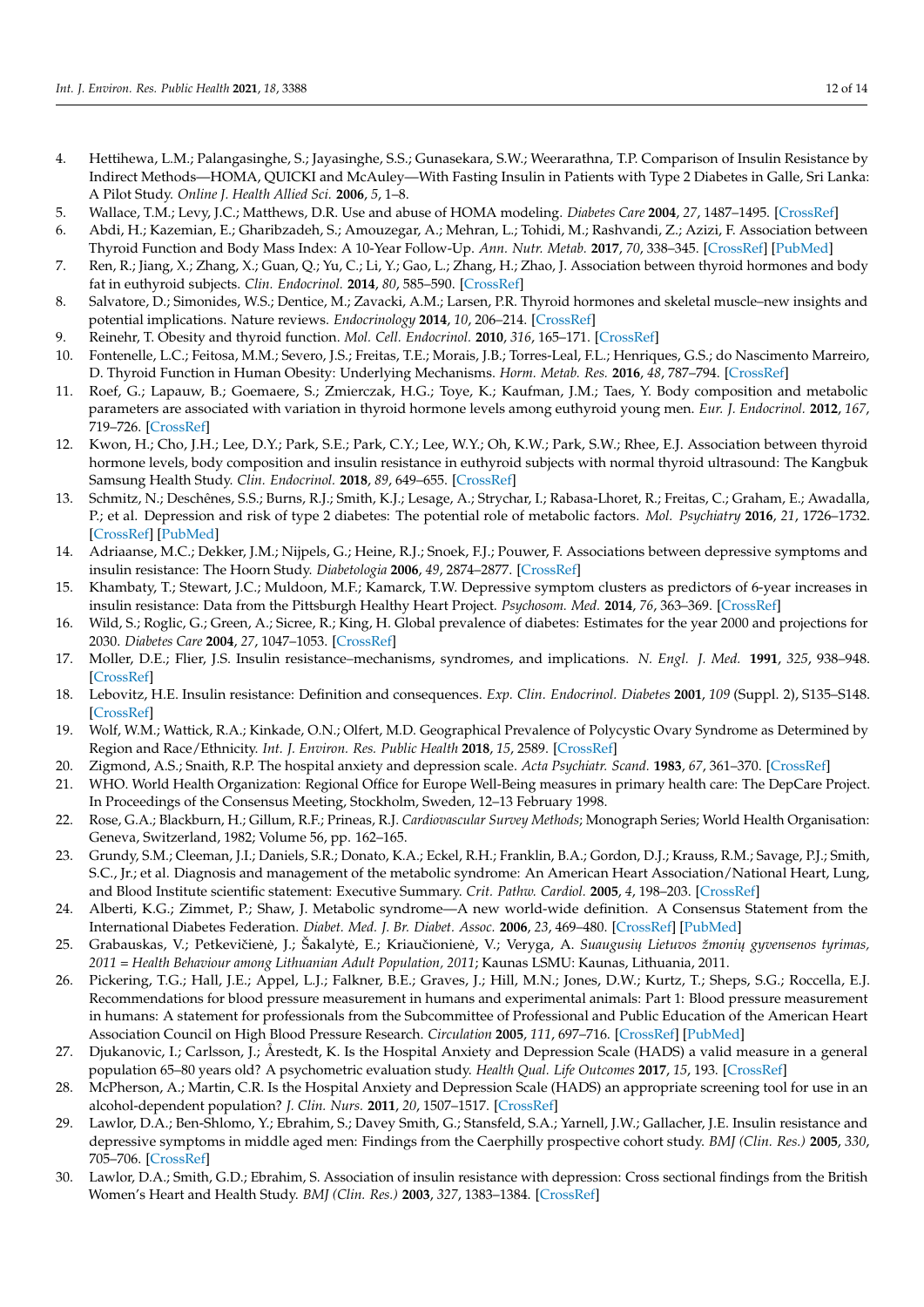- <span id="page-12-0"></span>31. Paneni, F.; Costantino, S.; Cosentino, F. Insulin resistance, diabetes, and cardiovascular risk. *Curr. Atheroscler. Rep.* **2014**, *16*, 419. [\[CrossRef\]](http://doi.org/10.1007/s11883-014-0419-z)
- <span id="page-12-1"></span>32. Nóvoa, F.J.; Boronat, M.; Saavedra, P.; Díaz-Cremades, J.M.; Varillas, V.F.; La Roche, F.; Alberiche, M.P.; Carrillo, A. Differences in cardiovascular risk factors, insulin resistance, and insulin secretion in individuals with normal glucose tolerance and in subjects with impaired glucose regulation: The Telde Study. *Diabetes Care* **2005**, *28*, 2388–2393. [\[CrossRef\]](http://doi.org/10.2337/diacare.28.10.2388)
- <span id="page-12-2"></span>33. Paneni, F.; Beckman, J.A.; Creager, M.A.; Cosentino, F. Diabetes and vascular disease: Pathophysiology, clinical consequences, and medical therapy: Part I. *Eur. Heart J.* **2013**, *34*, 2436–2443. [\[CrossRef\]](http://doi.org/10.1093/eurheartj/eht149)
- <span id="page-12-3"></span>34. Bigornia, S.J.; Farb, M.G.; Tiwari, S.; Karki, S.; Hamburg, N.M.; Vita, J.A.; Hess, D.T.; Lavalley, M.P.; Apovian, C.M.; Gokce, N. Insulin status and vascular responses to weight loss in obesity. *J. Am. Coll. Cardiol.* **2013**, *62*, 2297–2305. [\[CrossRef\]](http://doi.org/10.1016/j.jacc.2013.07.078)
- <span id="page-12-4"></span>35. Kim, J.A.; Montagnani, M.; Koh, K.K.; Quon, M.J. Reciprocal relationships between insulin resistance and endothelial dysfunction: Molecular and pathophysiological mechanisms. *Circulation* **2006**, *113*, 1888–1904. [\[CrossRef\]](http://doi.org/10.1161/CIRCULATIONAHA.105.563213)
- <span id="page-12-5"></span>36. Hasegawa, Y.; Saito, T.; Ogihara, T.; Ishigaki, Y.; Yamada, T.; Imai, J.; Uno, K.; Gao, J.; Kaneko, K.; Shimosawa, T.; et al. Blockade of the nuclear factor-κB pathway in the endothelium prevents insulin resistance and prolongs life spans. *Circulation* **2012**, *125*, 1122–1133. [\[CrossRef\]](http://doi.org/10.1161/CIRCULATIONAHA.111.054346)
- <span id="page-12-6"></span>37. Li, Q.; Park, K.; Li, C.; Rask-Madsen, C.; Mima, A.; Qi, W.; Mizutani, K.; Huang, P.; King, G.L. Induction of vascular insulin resistance and endothelin-1 expression and acceleration of atherosclerosis by the overexpression of protein kinase C-β isoform in the endothelium. *Circ. Res.* **2013**, *113*, 418–427. [\[CrossRef\]](http://doi.org/10.1161/CIRCRESAHA.113.301074)
- <span id="page-12-7"></span>38. Saely, C.H.; Aczel, S.; Marte, T.; Langer, P.; Hoefle, G.; Drexel, H. The metabolic syndrome, insulin resistance, and cardiovascular risk in diabetic and nondiabetic patients. *J. Clin. Endocrinol. Metab.* **2005**, *90*, 5698–5703. [\[CrossRef\]](http://doi.org/10.1210/jc.2005-0799)
- <span id="page-12-8"></span>39. Ambrosi, B.; Masserini, B.; Iorio, L.; Delnevo, A.; Malavazos, A.E.; Morricone, L.; Sburlati, L.F.; Orsi, E. Relationship of thyroid function with body mass index and insulin-resistance in euthyroid obese subjects. *J. Endocrinol. Investig.* **2010**, *33*, 640–643. [\[CrossRef\]](http://doi.org/10.1007/BF03346663) [\[PubMed\]](http://www.ncbi.nlm.nih.gov/pubmed/20339314)
- <span id="page-12-18"></span>40. Chang, Y.C.; Hua, S.C. High TSH Level within Normal Range Is Associated with Obesity, Dyslipidemia, Hypertension, Inflammation, Hypercoagulability, and the Metabolic Syndrome: A Novel Cardiometabolic Marker. *J. Clin. Med.* **2019**, *8*, 817. [\[CrossRef\]](http://doi.org/10.3390/jcm8060817)
- <span id="page-12-14"></span>41. Garduño-Garcia Jde, J.; Alvirde-Garcia, U.; López-Carrasco, G.; Padilla Mendoza, M.E.; Mehta, R.; Arellano-Campos, O.; Choza, R.; Sauque, L.; Garay-Sevilla, M.E.; Malacara, J.M.; et al. TSH and free thyroxine concentrations are associated with differing metabolic markers in euthyroid subjects. *Eur. J. Endocrinol.* **2010**, *163*, 273–278. [\[CrossRef\]](http://doi.org/10.1530/EJE-10-0312)
- <span id="page-12-10"></span>42. Mousa, U.; Bozkuş, Y.; Kut, A.; Demir, C.C.; Tutuncu, N.B. Fat Distribution and Metabolic Profile in Subjects with Hashimoto's Thyroiditis. *Acta Endocrinol. (Buchar. Rom. 2005)* **2018**, *14*, 105–112. [\[CrossRef\]](http://doi.org/10.4183/aeb.2018.105)
- <span id="page-12-9"></span>43. Ruhla, S.; Weickert, M.O.; Arafat, A.M.; Osterhoff, M.; Isken, F.; Spranger, J.; Schöfl, C.; Pfeiffer, A.F.; Möhlig, M. A high normal TSH is associated with the metabolic syndrome. *Clin. Endocrinol.* **2010**, *72*, 696–701. [\[CrossRef\]](http://doi.org/10.1111/j.1365-2265.2009.03698.x)
- <span id="page-12-11"></span>44. Jayanthi, R.; Srinivasan, A.R.; Hanifah, M.; Maran, A.L. Associations among Insulin Resistance, Triacylglycerol/High Density Lipoprotein (TAG/HDL ratio) and Thyroid hormone levels-A study on Type 2 diabetes mellitus in obese and overweight subjects. *Diabetes Metab. Syndr.* **2017**, *11* (Suppl. 1), S121–S126. [\[CrossRef\]](http://doi.org/10.1016/j.dsx.2016.12.020)
- <span id="page-12-12"></span>45. Liu, J.; Duan, Y.; Fu, J.; Wang, G. Association BETWEEN Thyroid Hormones, Thyroid Antibodies, and Cardiometabolic Factors in Non-Obese Individuals with Normal Thyroid Function. *Front. In Endocrinol.* **2018**, *9*, 130. [\[CrossRef\]](http://doi.org/10.3389/fendo.2018.00130)
- <span id="page-12-21"></span>46. Ferrannini, E.; Iervasi, G.; Cobb, J.; Ndreu, R.; Nannipieri, M. Insulin resistance and normal thyroid hormone levels: Prospective study and metabolomic analysis. American journal of physiology. *Endocrinol. Metab.* **2017**, *312*, E429–E436. [\[CrossRef\]](http://doi.org/10.1152/ajpendo.00464.2016)
- <span id="page-12-13"></span>47. Raposo, L.; Martins, S.; Ferreira, D.; Guimarães, J.T.; Santos, A.C. Metabolic Syndrome, Thyroid Function and Autoimmunity—The PORMETS Study. *Endocr. Metab. Immune Disord. Drug Targets* **2019**, *19*, 75–83. [\[CrossRef\]](http://doi.org/10.2174/1871530318666180801125258)
- <span id="page-12-15"></span>48. Wang, C.Y.; Yu, T.Y.; Shih, S.R.; Huang, K.C.; Chang, T.C. Low total and free triiodothyronine levels are associated with insulin resistance in non-diabetic individuals. *Sci. Rep.* **2018**, *8*, 10685. [\[CrossRef\]](http://doi.org/10.1038/s41598-018-29087-1)
- <span id="page-12-16"></span>49. Lai, Y.; Wang, J.; Jiang, F.; Wang, B.; Chen, Y.; Li, M.; Liu, H.; Li, C.; Xue, H.; Li, N.; et al. The relationship between serum thyrotropin and components of metabolic syndrome. *Endocr. J.* **2011**, *58*, 23–30. [\[CrossRef\]](http://doi.org/10.1507/endocrj.K10E-272)
- <span id="page-12-17"></span>50. Nozarian, Z.; Abdollahi, A.; Mehrtash, V.; Nasiri Bonaki, H. Upper Normal Limit of Thyroid-Stimulating Hormone and Metabolic Syndrome in Iranian Patients with Obesity. *Iran. J. Pathol.* **2017**, *12*, 88–93. [\[CrossRef\]](http://doi.org/10.30699/ijp.2017.24219)
- 51. Delitala, A.P.; Scuteri, A.; Fiorillo, E.; Lakatta, E.G.; Schlessinger, D.; Cucca, F. Role of Adipokines in the Association between Thyroid Hormone and Components of the Metabolic Syndrome. *J. Clin. Med.* **2019**, *8*, 764. [\[CrossRef\]](http://doi.org/10.3390/jcm8060764)
- <span id="page-12-20"></span>52. Kim, J.M.; Kim, B.H. The Relationship between Thyroid Function and Different Obesity Phenotypes in Korean Euthyroid Adults. *Diabetes Metab. J.* **2019**, *43*, 867–878. [\[CrossRef\]](http://doi.org/10.4093/dmj.2018.0130)
- 53. Mehran, L.; Amouzegar, A.; Rahimabad, P.K.; Tohidi, M.; Tahmasebinejad, Z.; Azizi, F. Thyroid Function and Metabolic Syndrome: A Population-Based Thyroid Study. *Horm. Metab. Res.* **2017**, *49*, 192–200. [\[CrossRef\]](http://doi.org/10.1055/s-0042-117279)
- 54. Shinkov, A.; Borissova, A.M.; Kovatcheva, R.; Atanassova, I.; Vlahov, J.; Dakovska, L. The prevalence of the metabolic syndrome increases through the quartiles of thyroid stimulating hormone in a population-based sample of euthyroid subjects. *Arq. Bras. Endocrinol. Metabol.* **2014**, *58*, 926–932. [\[CrossRef\]](http://doi.org/10.1590/0004-2730000003538)
- <span id="page-12-19"></span>55. Zhou, Y.C.; Fang, W.H.; Kao, T.W.; Wang, C.C.; Chang, Y.W.; Peng, T.C.; Wu, C.J.; Yang, H.F.; Chan, J.Y.; Chen, W.L. Exploring the association between thyroid- stimulating hormone and metabolic syndrome: A large population-based study. *PLoS ONE* **2018**, *13*, e0199209. [\[CrossRef\]](http://doi.org/10.1371/journal.pone.0199209) [\[PubMed\]](http://www.ncbi.nlm.nih.gov/pubmed/29928001)